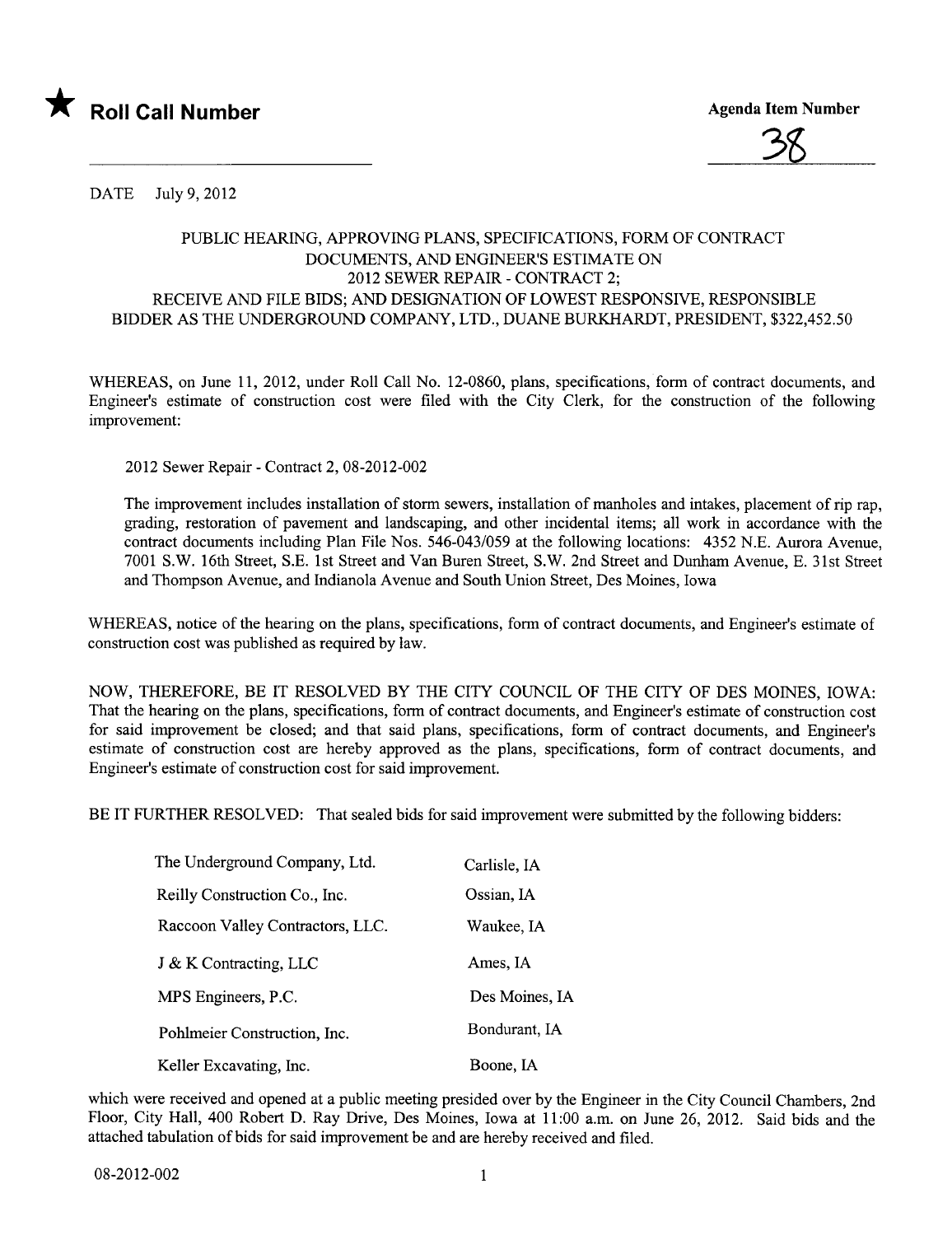

3ß

DATE July 9,2012

BE IT FURTHER RESOLVED: That the Des Moines City Engineer, as the Engineer, has determined that the lowest responsive, responsible bid for the construction of said improvement was submitted by The Underground Company, Ltd., Duane Burkhardt, President, 12245 Dakota Street, Carlisle, lA, 50047 in the amount of \$322,452.50, and said bid be and the same is hereby accepted.

BE IT FURTHER RESOLVED: That the bid security of the unsuccessful bidders be and is hereby authorized and directed to be returned.

BE IT FURTHER RESOLVED: That the Engineer is hereby directed to secure execution by the lowest responsible, responsive Bidder and its surety of the contract documents in the form heretofore approved by this Council; that the Engineer is directed to thereafter present said contract documents to this Council for approval and authorization to the Mayor to sign; and that no contract shall be deemed to exist between the City of Des Moines and said Bidder until said contract has been executed by the Bidder, and shall have been approved by this Council and executed by the Mayor and attested to by the City Clerk.

(City Council Communication Number  $/3.359$  attached.)

Moved by to adopt.

FORM APPROVED:

Kathleen Vanderpool Deputy City Attorney

FUNDS AVAILABLE Scott E. Sanders  $\overline{\phantom{a}}$ 

Des Moines Finance Director

Funding Source: 2012-2013 CIP, Page Storm - 4, City-wide Storm Water Utility Projects, STE057, Storm Water Utility Funds, Being: \$306,485.50 in Storm Water Utility Funds, and the remaining \$15,967 from Des Moines Water Works

| <b>COUNCIL ACTION</b> | <b>YEAS</b> | <b>NAYS</b> | <b>PASS</b> | <b>ABSENT</b>   |
|-----------------------|-------------|-------------|-------------|-----------------|
| <b>COWNIE</b>         |             |             |             |                 |
| <b>COLEMAN</b>        |             |             |             |                 |
| <b>GRIESS</b>         |             |             |             |                 |
| <b>HENSLEY</b>        |             |             |             |                 |
| <b>MAHAFFEY</b>       |             |             |             |                 |
| <b>MEYER</b>          |             |             |             |                 |
| <b>MOORE</b>          |             |             |             |                 |
| <b>TOTAL</b>          |             |             |             |                 |
| <b>MOTION CARRIED</b> |             |             |             | <b>APPROVED</b> |
|                       |             |             |             |                 |
|                       |             |             |             |                 |
|                       |             |             |             |                 |
|                       |             |             |             | Mayor           |

I, Diane Rauh, City Clerk of said City Council, hereby certify that at a meeting of the City Council, held on the above date, among other proceedings the above was adopted.

IN WITNESS WHEREOF, I have hereunto set my hand and affixed my seal the day and year first above written.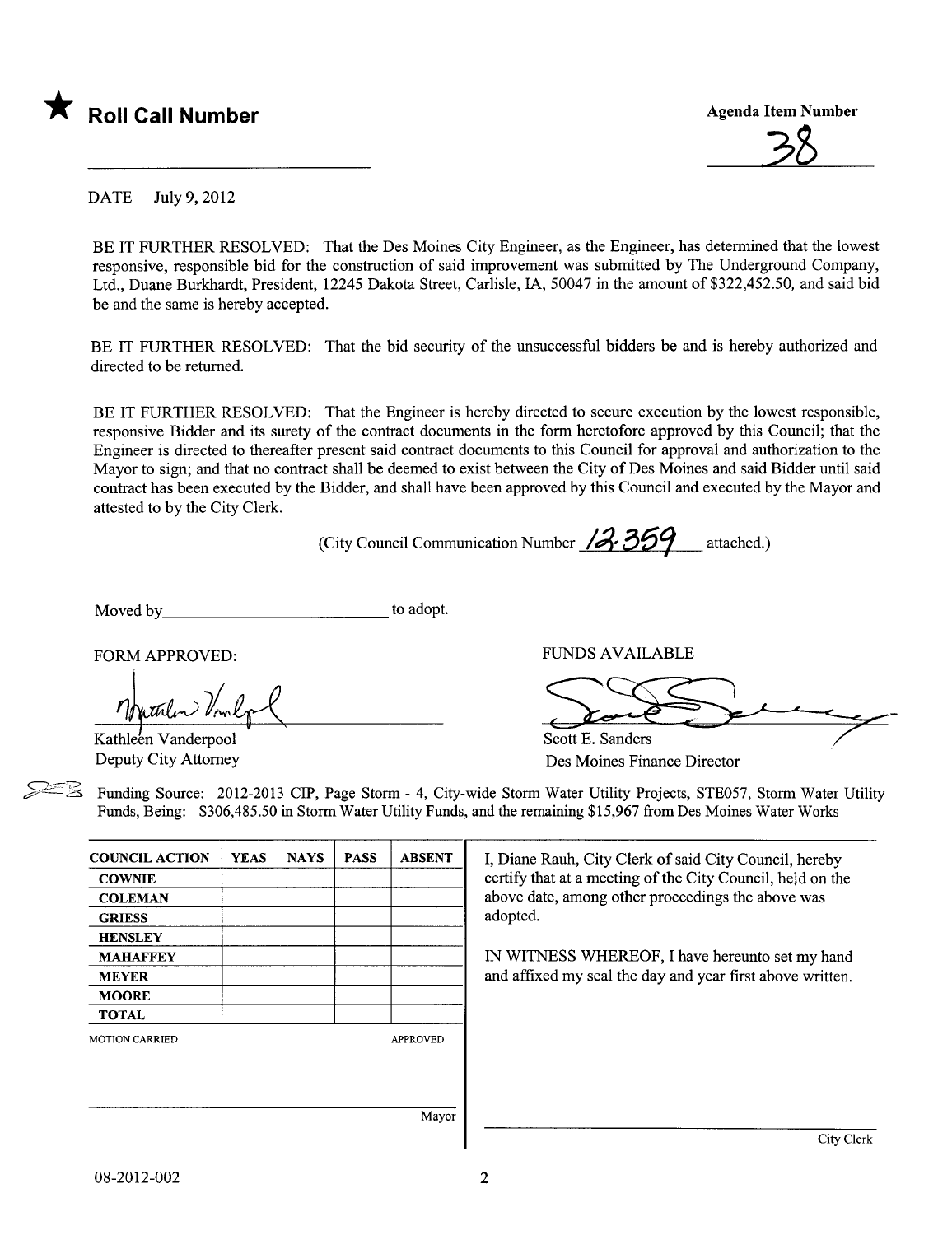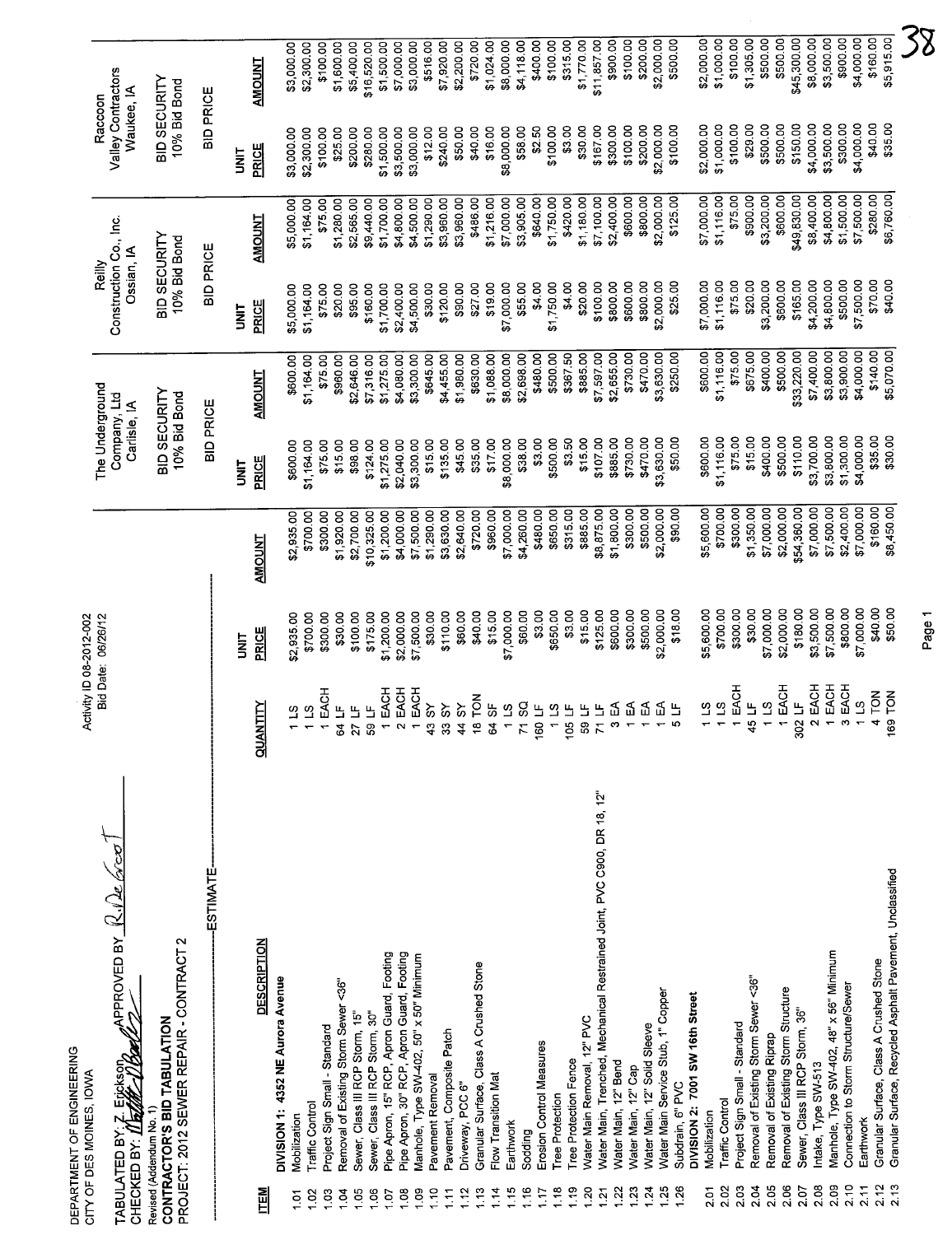|             |                    |                     |                                              |                          |                 |                       |                                              |            |                 |                               |                                        |                                     |                                           |                                 |                                 |                             |                     |                               |                                     |                             |                               |                    |                  |                   |                                                           |                            |                                              |                          |                                                   |                       |                                             |              |                        |                               |                       |             |                                                                              |                      |                  |                               |                |                  |                 |                                              |                                  |                        |                       |                                               |              |                 |                                                        |            | 38     |
|-------------|--------------------|---------------------|----------------------------------------------|--------------------------|-----------------|-----------------------|----------------------------------------------|------------|-----------------|-------------------------------|----------------------------------------|-------------------------------------|-------------------------------------------|---------------------------------|---------------------------------|-----------------------------|---------------------|-------------------------------|-------------------------------------|-----------------------------|-------------------------------|--------------------|------------------|-------------------|-----------------------------------------------------------|----------------------------|----------------------------------------------|--------------------------|---------------------------------------------------|-----------------------|---------------------------------------------|--------------|------------------------|-------------------------------|-----------------------|-------------|------------------------------------------------------------------------------|----------------------|------------------|-------------------------------|----------------|------------------|-----------------|----------------------------------------------|----------------------------------|------------------------|-----------------------|-----------------------------------------------|--------------|-----------------|--------------------------------------------------------|------------|--------|
|             | <b>AMOUNT</b>      | \$3,480.00          | \$2,420.00                                   | \$750.00                 | \$100.00        | \$375.00              |                                              | \$2,000.00 | \$2,500.00      | \$100.00                      | \$1,000.00                             | \$1,000.00                          | \$3,000.00                                | \$14,170.00                     |                                 | $$15,450.00$<br>$$2,500.00$ |                     | \$4,000.00<br>\$2,000.00      | \$200.00                            | \$156.00                    | \$4,400.00                    | \$810.00           | \$977.00         | \$2,730.00        | \$3,320.00                                                |                            | \$500.00<br>\$650.00                         | \$500.00                 | \$100.00                                          | \$180.00              |                                             | \$2,000.00   | \$1,000.00             | \$100.00                      | \$5,000.00            | \$24,050.00 | \$3,000.00                                                                   | \$2,500.00           | \$1,080.00       | \$11,700.00                   | \$1,000.00     | \$540.00         | \$2,320.00      | \$1,430.00                                   | \$250.00                         | \$100.00               | \$789.00              |                                               | \$2,000.00   | \$3,000.00      | \$100.00                                               | \$6,000.00 |        |
| <b>TINL</b> | PRICE              | \$58.00             | \$11.00                                      | \$2.50                   | \$100.00        | \$3.00                |                                              | \$2,000.00 | \$2,500.00      | \$100.00                      | \$1,000.00                             | \$500.00                            | \$200.00                                  | \$130.00                        | \$150.00                        | \$2,500.00                  |                     | \$4,000.00<br>\$2,000.00      | \$100.00                            | \$12.00                     | \$400.00                      | \$45.00            | \$1.00           | \$3.00            | \$40.00                                                   | \$500.00                   | \$13.00                                      | \$2.50                   | \$100.00                                          | \$3.00                |                                             | \$2,000.00   | \$1,000.00             | \$100.00                      | \$5,000.00            | \$130.00    | \$1,500.00                                                                   | \$2,500.00           | \$12.00          | \$130.00                      | \$1,000.00     | \$60.00          | \$58.00         | \$13.00                                      | \$2.50                           | \$100.00               | \$3.00                |                                               | \$2,000.00   | \$3,000.00      | \$100.00<br>\$6,000.00                                 |            |        |
|             | <b>AMOUNT</b>      | \$3,300.00          | \$2,640.00                                   | \$1,200.00               | \$1,750.00      | \$500.00              |                                              | \$5,000.00 | \$2,067.00      | \$75.00                       | \$1,800.00                             | \$1,200.00                          | \$2,400.00                                | \$8,175.00                      | \$8,240.00                      | \$4,000.00                  | \$4,800.00          | \$2,000.00                    | \$1,200.00                          | \$455.00                    | \$1,320.00                    | \$1,620.00         | \$3,908.00       | \$5,460.00        | \$2,158.00                                                | \$2,800.00                 | \$600.00                                     | \$800.00                 | \$1,750.00                                        | \$240.00              |                                             | \$5,000.00   | \$2,145.00             | \$75.00                       | \$2,800.00            | \$14,800.00 | \$3,400.00                                                                   | \$4,000.00           | \$1,620.00       | \$10,800.00                   | \$3,500.00     | \$540.00         | \$2,200.00      | \$1,320.00                                   | \$400.00                         | \$1,750.00             | \$1,052.00            |                                               | \$5,000.00   | \$1,035.00      | \$75.00<br>\$2,000.00                                  |            |        |
| i<br>3      | PRICE              | \$55.00             | \$12.00                                      | \$4.00                   | \$1,750.00      | \$4.00                |                                              | \$5,000.00 | \$2,067.00      | \$75.00                       | \$1,800.00                             | \$600.00                            | \$160.00                                  | \$75.00                         | \$80.00                         | \$4,000.00                  | \$4,800.00          | \$2,000.00                    | \$600.00                            | \$35.00                     | \$120.00                      | \$90.00            | \$4.00           | \$6.00            | \$26.00                                                   | \$2,800.00                 | \$12.00                                      | \$4.00                   | \$1,750.00                                        | \$4.00                |                                             | \$5,000.00   | \$2,145.00             | \$75.00                       | \$2,800.00            | \$80.00     | \$1,700.00                                                                   | \$4,000.00           | \$18.00          | \$120.00                      | \$3,500.00     | \$60.00          | \$55.00         | \$12.00                                      | \$4.00                           | \$1,750.00             | \$4.00                |                                               | \$5,000.00   | \$1,035.00      | \$75.00<br>\$2,000.00                                  |            |        |
|             | <b>AMOUNT</b>      | \$2,280.00          | \$1,760.00                                   | \$900.00                 | \$500.00        | \$437.50              |                                              | \$600.00   | \$2,067.00      | \$75.00                       | \$455.00                               | \$1,000.00                          | \$2,325.00                                | \$6,213.00                      | \$11,227.00                     | \$3,300.00                  | \$3,500.00          | \$2,500.00                    | \$2,500.00                          | \$195.00                    | \$1,760.00                    | \$810.00           | \$1,465.50       | \$4,095.00        | \$2,490.00                                                | \$3,000.00                 | \$1,000.00                                   | \$600.00                 | \$500.00                                          | \$210.00              |                                             | \$600.00     | \$2,144.00             | \$75.00                       | \$3,000.00            | \$15,540.00 | \$2,550.00                                                                   | \$3,300.00           | \$1,350.00       | \$12,150.00                   | \$3,000.00     | \$450.00         | \$1,520.00      | \$1,320.00                                   | \$300.00                         | \$500.00               | \$920.50              |                                               | \$600.00     | \$1,035.00      | \$600.00<br>\$75.00                                    |            |        |
| i<br>3      | PRICE              | \$38.00             | \$8.00                                       | \$3.00                   | \$500.00        | \$3.50                |                                              | \$600.00   | \$2,067.00      | \$75.00                       | \$455.00                               | \$500.00                            | \$155.00                                  | \$57.00                         | \$109.00                        | \$3,300.00                  | \$3,500.00          | \$2,500.00                    | \$1,250.00                          | \$15.00                     | \$160.00                      | \$45.00            | \$1.50           | \$4.50            | \$30.00                                                   | \$3,000.00                 | \$20.00                                      | \$3.00                   | \$500.00                                          | \$3.50                |                                             | \$600.00     | \$2,144.00             | \$75.00                       | \$3,000.00            | \$84.00     | \$1,275.00                                                                   | \$3,300.00           | \$15.00          | \$135.00                      | \$3,000.00     | \$50.00          | \$38.00         | \$12.00                                      | \$3.00                           | \$500.00               | \$3.50                |                                               | \$600.00     | \$1,035.00      | \$75.00<br>\$600.00                                    |            |        |
|             | <b>AMOUNT</b>      | \$3,600.00          | \$7,700.00                                   | \$900.00                 | \$650.00        | \$375.00              |                                              | \$3,600.00 | \$1,000.00      | \$300.00                      | \$3,000.00                             | \$4,000.00                          | \$3,150.00                                | \$9,265.00                      | \$10,300.00                     | \$5,000.00                  | \$4,000.00          | \$1,500.00                    | \$1,600.00                          | \$390.00                    | \$1,210.00                    | \$1,080.00         | \$2,931.00       | \$6,370.00        | \$3,320.00                                                | \$2,000.00                 | \$1,750.00                                   | \$600.00                 | \$650.00                                          | \$180.00              |                                             | \$2,900.00   | \$1,000.00             | \$300.00                      | \$3,000.00            | \$18,500.00 | \$1,200.00                                                                   | \$7,500.00           | \$2,700.00       | \$9,900.00                    | \$5,000.00     | \$810.00         | \$2,400.00      | \$3,850.00                                   | \$300.00                         | \$650.00               | \$789.00              |                                               | \$2,400.00   | \$500.00        | \$300.00<br>\$3,000.00                                 |            |        |
| i<br>M      | PRICE              | \$60.00             | \$35.00                                      | \$3.00                   | \$650.00        | \$3.00                |                                              | \$3,600.00 | \$1,000.00      | \$300.00                      | \$3,000.00                             | \$2,000.00                          | \$210.00                                  | \$85.00                         | \$100.00                        | \$5,000.00                  | \$4,000.00          | \$1,500.00                    | \$800.00                            | \$30.00                     | \$110.00                      | \$60.00            | \$3.00           | \$7.00            | \$40.00                                                   | \$2,000.00                 | \$35.00                                      | \$3.00                   | \$650.00                                          | \$3.00                |                                             | \$2,900.00   | \$1,000.00             | \$300.00                      | \$3,000.00            | \$100.00    | \$600.00                                                                     | \$7,500.00           | \$30.00          | \$110.00                      | \$5,000.00     | \$90.00          | \$60.00         | \$35.00                                      | \$3.00                           | \$650.00               | \$3.00                |                                               | \$2,400.00   | \$500.00        | \$300.00<br>\$3,000.00                                 |            | Page 2 |
|             | 티<br><b>QUANTI</b> | g<br>$\overline{8}$ | g<br>20                                      | Щ<br>300                 | <u>୍</u>        | щ<br>125              |                                              | ဖ္ ဖ       |                 | EACH                          | EACH                                   | EACH<br>$\mathbf{\Omega}$           | $\delta$<br>$\frac{15}{1}$                | 또 뜨<br>$^{109}$                 | 103                             | EACH                        | EACH                |                               | EACH<br>EACH                        | $\delta$<br>$\ddot{\omega}$ | ৯<br>$\overline{\mathcal{L}}$ | ৯<br>$\frac{8}{2}$ | ٣Ŗ<br>977        | ს.<br>თ           | řΩ<br>$\overset{\mathtt{o}}{\varepsilon}$<br>$\mathtt{s}$ | $\Omega$<br>$\overline{a}$ | g                                            | $\frac{u}{-}$            | ၯ<br>$\begin{array}{c} 50 \\ 20 \\ 0 \end{array}$ | ۳<br>8                |                                             | S            | S)                     | EACH                          |                       | g u<br>185  | EACH<br>$\sim$ $\sim$                                                        | EACH                 | $\delta$         | $\delta$<br>$\rm{S}$ $\rm{S}$ | S.<br>$ \circ$ | $\overline{5}$   | g<br>$\ddot{a}$ | g<br>110                                     | $\overline{H}$<br>$\overline{0}$ | ى<br>تا                | 263                   |                                               | တ္ တ         |                 | EACH<br>$\Omega$                                       |            |        |
|             |                    |                     |                                              |                          |                 |                       |                                              |            |                 |                               |                                        |                                     |                                           |                                 |                                 |                             |                     |                               |                                     |                             |                               |                    |                  |                   |                                                           |                            |                                              |                          |                                                   |                       |                                             |              |                        |                               |                       |             |                                                                              |                      |                  |                               |                |                  |                 |                                              |                                  |                        |                       |                                               |              |                 |                                                        |            |        |
|             |                    |                     |                                              |                          |                 |                       |                                              |            |                 |                               |                                        |                                     |                                           |                                 |                                 |                             |                     |                               |                                     |                             |                               |                    |                  |                   |                                                           |                            |                                              |                          |                                                   |                       |                                             |              |                        |                               |                       |             |                                                                              |                      |                  |                               |                |                  |                 |                                              |                                  |                        |                       |                                               |              |                 |                                                        |            |        |
|             | <b>DESCRIPTION</b> |                     | Seeding, Fertilization & Mulching - Lawn Mix |                          |                 |                       | DIVISION 3: SE 1st Street & Van Buren Street |            |                 |                               | Removal and Plugging Existing Gatewell | Removal of Existing Storm Structure | Plug and Abandon Existing 15" Storm Sewer |                                 |                                 |                             |                     |                               | Connection to Storm Structure/Sewer |                             |                               |                    |                  |                   | Granular Surface, Class A Crushed Stone                   |                            | Seeding, Fertilization & Mulching - Lawn Mix |                          |                                                   |                       | DIVISION 4: SW 2nd Street and Dunham Avenue |              |                        |                               |                       |             | Sewer, Class III RCP Storm, 15"<br>Pipe Apron, 15" RCP, Apron Guard, Footing |                      |                  |                               |                |                  |                 | Seeding, Fertilization & Mulching - Lawn Mix |                                  |                        |                       | DIVISION 5: E 31st Street and Thompson Avenue |              |                 |                                                        |            |        |
|             |                    | Sodding             |                                              | Erosion Control Measures | Tree Protection | Tree Protection Fence | Mobilization                                 |            | Traffic Control | Project Sign Small - Standard |                                        |                                     |                                           | Sewer, Class III RCP Storm, 15" | Sewer, Class III RCP Storm, 18" | Manhole, Type SW-401        | Intake, Type SW-507 | Intake, Type SW-509, Top Only |                                     | Pavement Remova             | Pavement, Composite Patch     | Driveway, PCC, 6"  | Sidewalk Removal | Sidewalk, PCC, 4" |                                                           | Earthwork                  |                                              | Erosion Control Measures | Tree Protection                                   | Tree Protection Fence |                                             | Mobilization | <b>Traffic Control</b> | Project Sign Small - Standard | Clearing and Grubbing |             |                                                                              | Manhole, Type SW-401 | Pavement Removal | Pavement, Composite Patch     | Earthwork      | Rip-Rap, Class D | Sodding         |                                              | Erosion Control Measures         | <b>Tree Protection</b> | Tree Protection Fence |                                               | Mobilization | Traffic Control | Project Sign Small - Standard<br>Clearing and Grubbing |            |        |
|             | <b>ITEM</b>        | 2.14                | 2.15                                         | 2.16                     | 2.17            | 2.18                  | 5<br>3.O                                     | 3.02       |                 | 3.03                          | 3.04                                   | 3.05                                | 3.06                                      | 3.07                            | 3.08                            | 3.09                        | 3.10                | 3.11                          | 3.12                                | 3.13                        | 3.14                          | 3.15               | 3.16             | 3.17              | 3.18                                                      | 3.19                       | 3.20                                         | 3.21                     | 3.22                                              | 3.23                  |                                             | 4.01         | 4.02                   | 4.03                          | 4.04                  | 4.05        | 4.06                                                                         | 4.07                 | 4.08             | 4.09                          | 4.10           | 4.11             | 4.12            | 4.13                                         | 4.14                             | 4.15                   | 4.16                  |                                               | 5.01         | 5.02<br>5.03    | 5.04                                                   |            |        |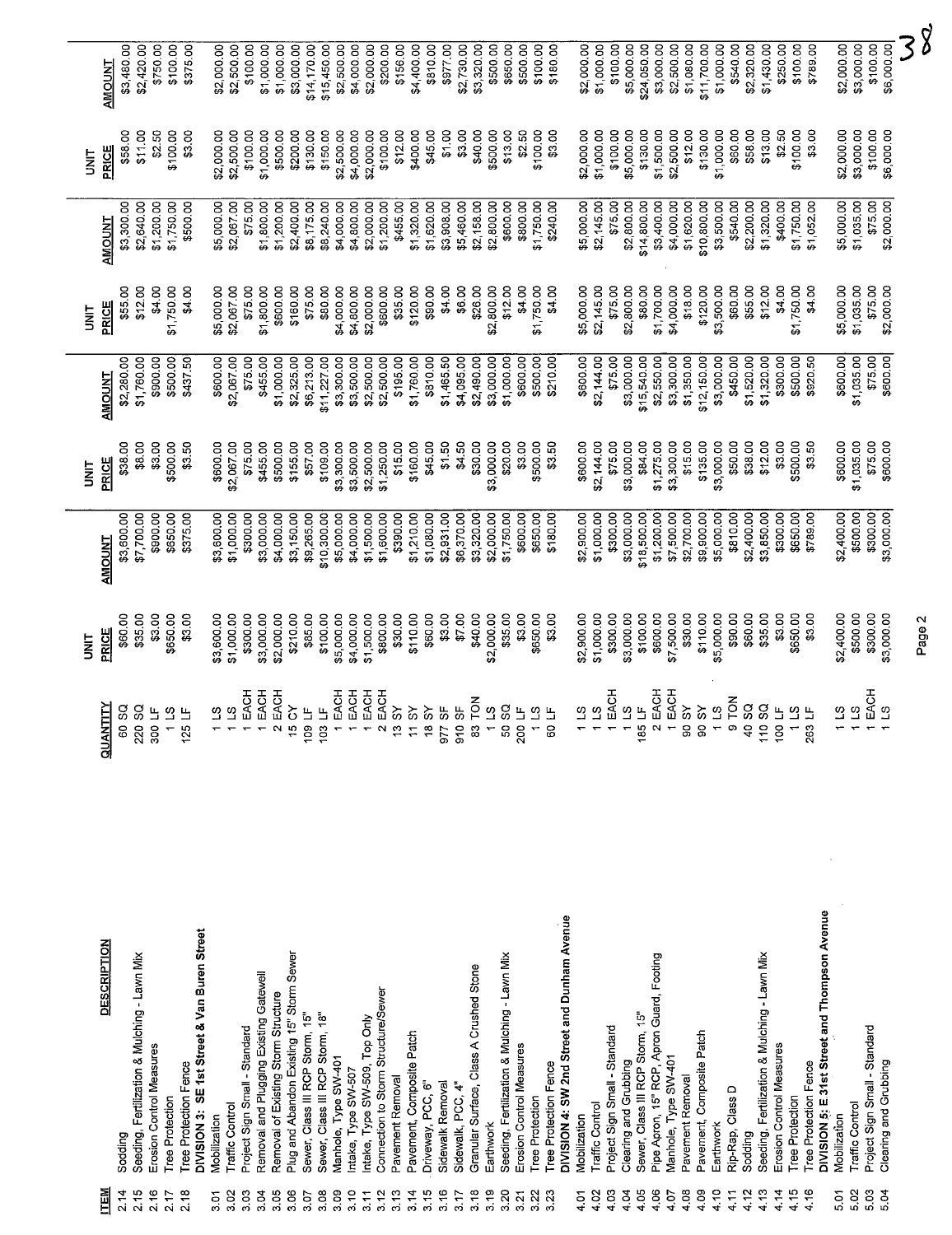|        | <b>AMOUNT</b>      | \$290.00                             | \$500.00                            | \$18,750.00                     | \$900.00                            | \$5,800.00         | \$4,800.00         | \$4,800.00             | \$66.00          | \$864.00                   | \$9,360.00                | \$264.00          | \$120.00                             | \$2,000.00                                         | \$1,160.00                    | \$425.00                 | \$100.00                                  | \$150.00              |                                                     | \$3,500.00          | \$3,000.00             | \$100.00                      | \$5,500.00            | \$10,780.00                     | \$2,500.00                       | \$12,000.00                 | \$1,000.00                       | \$400.00                            | \$28,566.00                        | \$900.00               | \$732.00         | \$6,200.00                 | \$3,000.00                         | \$192.00         | \$384.00          | \$4,000.00                                | \$900.00           | \$3,828.00 | \$475.00                 | \$100.00                         | \$1,311.00            |  | \$433,284.00<br>+2.92%                                    |            |  |
|--------|--------------------|--------------------------------------|-------------------------------------|---------------------------------|-------------------------------------|--------------------|--------------------|------------------------|------------------|----------------------------|---------------------------|-------------------|--------------------------------------|----------------------------------------------------|-------------------------------|--------------------------|-------------------------------------------|-----------------------|-----------------------------------------------------|---------------------|------------------------|-------------------------------|-----------------------|---------------------------------|----------------------------------|-----------------------------|----------------------------------|-------------------------------------|------------------------------------|------------------------|------------------|----------------------------|------------------------------------|------------------|-------------------|-------------------------------------------|--------------------|------------|--------------------------|----------------------------------|-----------------------|--|-----------------------------------------------------------|------------|--|
| i<br>3 | PRICE              | \$29.00                              | \$500.00                            | \$250.00                        | \$300.00                            | \$5,800.00         | \$4,800.00         | \$4,800.00             | \$1.00           | \$12.00                    | \$130.00                  | \$4.00            | \$20.00                              | \$2,000.00                                         | \$58.00                       | \$2.50                   | \$100.00                                  | \$3.00                |                                                     | \$3,500.00          | \$3,000.00             | \$100.00                      | \$5,500.00            | \$220.00                        | \$2,500.00                       | \$6,000.00                  | \$1,000.00                       | \$200.00                            | \$69.00                            | \$300.00               | \$12.00          | \$200.00                   | \$100.00                           | \$1.00           | \$4.00            | \$4,000.00                                | \$90.00            | \$58.00    | \$2.50                   | \$100.00                         | \$3.00                |  |                                                           |            |  |
|        | <b>AMOUNT</b>      | \$300.00                             | \$1,000.00                          | \$6,750.00                      | \$1,500.00                          | \$4,800.00         | \$3,800.00         | \$4,000.00             | \$264.00         | \$1,800.00                 | \$8,640.00                | \$5,940.00        | \$210.00                             | \$5,000.00                                         | \$1,100.00                    | \$680.00                 | \$1,750.00                                | \$200.00              |                                                     | \$5,000.00          | \$2,762.00             | \$75.00                       | \$4,000.00            | \$5,880.00                      | \$4,000.00                       | \$9,000.00                  | \$1,300.00                       | \$1,200.00                          | \$9,108.00                         | \$1,500.00             | \$2,135.00       | \$3,720.00                 | \$2,700.00                         | \$768.00         | \$576.00          | \$2,800.00                                | \$900.00           | \$3,630.00 | \$760.00                 | \$1,750.00                       | \$1,748.00            |  | \$409,333.00<br>$-2.77%$                                  |            |  |
| i<br>N | PRICE              | \$30.00                              | \$1,000.00                          | \$90.00                         | \$500.00                            | \$4,800.00         | \$3,800.00         | \$4,000.00             | \$4.00           | \$25.00                    | \$120.00                  | \$90.00           | \$35.00                              | \$5,000.00                                         | \$55.00                       | \$4.00                   | \$1,750.00                                | \$4.00                |                                                     | \$5,000.00          | \$2,762.00             | \$75.00                       | \$4,000.00            | \$120.00                        | \$4,000.00                       | \$4,500.00                  | \$1,300.00                       | \$600.00                            | \$22.00                            | \$500.00               | \$35.00          | \$120.00                   | \$90.00                            | \$4.00           | \$6.00            | \$2,800.00                                | \$90.00            | \$55.00    | \$4.00                   | \$1,750.00                       | \$4.00                |  |                                                           |            |  |
|        | <b>AMOUNT</b>      | \$200.00                             | \$500.00                            | \$6,150.00                      | \$1,650.00                          | \$4,000.00         | \$3,800.00         | \$3,500.00             | \$99.00          | \$1,080.00                 | \$7,920.00                | \$297.00          | \$600.00                             | \$2,190.00                                         | \$840.00                      | \$510.00                 | \$500.00                                  | \$175.00              |                                                     | \$600.00            | \$2,762.00             | \$75.00                       | \$2,000.00            | \$7,350.00                      | \$3,400.00                       | \$8,000.00                  | \$1,500.00                       | \$2,700.00                          | \$12,420.00                        | \$2,400.00             | \$915.00         | \$4,185.00                 | \$3,000.00                         | \$288.00         | \$432.00          | \$3,000.00                                | \$140.00           | \$2,508.00 | \$570.00                 | \$500.00                         | \$1,529.50            |  | \$322,452.50<br>$-23.41%$                                 | <b>NOT</b> |  |
| i<br>S | PRICE              | \$20.00                              | \$500.00                            | \$82.00                         | \$550.00                            | \$4,000.00         | \$3,800.00         | \$3,500.00             | \$1.50           | \$15.00                    | \$110.00                  | \$4.50            | \$100.00                             | \$2,190.00                                         | \$42.00                       | \$3.00                   | \$500.00                                  | \$3.50                |                                                     | \$600.00            | \$2,762.00             | \$75.00                       | \$2,000.00            | \$150.00                        | \$3,400.00                       | \$4,000.00                  | \$1,500.00                       | \$1,350.00                          | \$30.00                            | \$800.00               | \$15.00          | \$135.00                   | \$100.00                           | \$1.50           | \$4.50            | \$3,000.00                                | \$14.00            | \$38.00    | \$3.00                   | \$500.00                         | \$3.50                |  |                                                           |            |  |
|        | <b>AMOUNT</b>      | \$300.00                             | \$2,000.00                          | \$7,500.00                      | \$2,400.00                          | \$3,500.00         | \$3,500.00         | \$3,500.00             | \$198.00         | \$2,160.00                 | \$7,920.00                | \$528.00          | \$240.00                             | \$7,000.00                                         | \$1,200.00                    | \$510.00                 | \$650.00                                  | \$150.00              |                                                     | \$3,162.00          | \$1,000.00             | \$300,00                      | \$5,000.00            | \$4,900.00                      | \$5,000.00                       | \$7,000.00                  | \$2,500.00                       | \$2,400.00                          | \$7,452.00                         | \$1,200.00             | \$1,830.00       | \$3,410.00                 | \$2,100.00                         | \$576.00         | \$768.00          | \$1,500.00                                | \$1,750.00         | \$3,960.00 | \$760.00                 | \$650.00                         | \$1,311.00            |  | \$421,000.00                                              |            |  |
| i<br>3 | PRICE              | \$30.00                              | \$2,000.00                          | \$100.00                        | \$800.00                            | \$3,500.00         | \$3,500.00         | \$3,500.00             | \$3.00           | \$30.00                    | \$110.00                  | \$8.00            | \$40.00                              | \$7,000.00                                         | \$60.00                       | \$3.00                   | \$650.00                                  | \$3.00                |                                                     | \$3,162.00          | \$1,000.00             | \$300.00                      | \$5,000.00            | \$100.00                        | \$5,000.00                       | \$3,500.00                  | \$2,500.00                       | \$1,200.00                          | \$18.00                            | \$400.00               | \$30.00          | \$110.00                   | \$70.00                            | \$3.00           | \$8.00            | \$1,500.00                                | \$175.00           | \$60.00    | \$4.00                   | \$650.00                         | \$3.00                |  |                                                           |            |  |
|        | NTITY<br>RUAI      | 10E                                  | 1 EACH                              | 5 LF                            | 3 EACH                              | EACH               | EACH               | EACH<br>$\overline{ }$ | 9F<br>88         | $\delta$<br>$\overline{2}$ | $\delta$<br>72            | မ္တ<br>8          | မ္တ<br>co                            | $\overline{\mathbf{c}}$<br>$\overline{\mathbf{v}}$ | SQ<br>$\overline{\mathbf{S}}$ | 170 LF                   | $\overline{\mathbf{c}}$<br>$\blacksquare$ | ≞<br>ă                |                                                     | $\overline{\omega}$ | $\mathfrak{D}$         | EACH                          | $\overline{ }$        | ت<br>تا<br>$\frac{6}{7}$        | EACH<br>$\overline{\phantom{0}}$ | EACH<br>$\boldsymbol{\sim}$ | EACH<br>$\overline{\phantom{m}}$ | EACH<br>$\boldsymbol{\alpha}$       | $\overline{4}$<br>$\tilde{z}$<br>4 | EACH<br>$\mathfrak{g}$ | Šδ<br>5          | $\delta$<br>$\overline{5}$ | $\Im$<br>$\boldsymbol{\mathsf{s}}$ | ှိ<br>92         | ှု<br>က<br>8      | $\overline{\mathbf{c}}$<br>$\overline{a}$ | SQ<br>ő            | SQ<br>SS.  | Е<br>8                   | $\overline{a}$<br>$\overline{ }$ | Ь<br>57               |  |                                                           |            |  |
|        | <b>DESCRIPTION</b> | Removal of Existing Storm Sewer <36" | Removal of Existing Storm Structure | Sewer, Class III RCP Storm, 18" | Connection to Storm Structure/Sewer | ntake, Type SW-541 | ntake, Type SW-507 | intake, Type SW-503    | Sidewalk Removal | Pavement Removal           | Pavement, Composite Patch | Sidewalk, PCC, 6" | Detectable Warnings, Truncated Domes | Earthwork                                          | Sodding                       | Erosion Control Measures | Tree Protection                           | Tree Protection Fence | DIVISION 6: Indianola Avenue and South Union Street | Mobilization        | <b>Traffic Control</b> | Project Sign Small - Standard | Clearing and Grubbing | Sewer, Class III RCP Storm, 15" | Manhole, Type SW-402             | Intake, Type SW-541         | Intake, Type SW-512              | Connection to Storm Structure/Sewer | Subdrain, Corrugated PVC, 8"       | Subdrain, Cleanout, 8" | Pavement Removal | Pavement, Composite Patch  | Pavement, PCC, Class C Mix, 7"     | Sidewalk Removal | Sidewalk, PCC, 4" | Earthwork                                 | <b>FRM, Type 3</b> | Sodding    | Erosion Control Measures | <b>Tree Protection</b>           | Tree Protection Fence |  | PERCENT OF ENGINEER'S ESTIMATE<br>TOTAL CONSTRUCTION COST |            |  |
|        | <b>NET</b>         | 5.05                                 | 5.06                                | 5.07                            | 5.08                                | <b>SO</b>          | 5.10               | 5.11                   | 5.12             | 5.13                       | 5.14                      | 5.15              | 5.16                                 | 5.17                                               | 5.18                          | 5.19                     | 5.20                                      | 5.21                  |                                                     | έğ                  | 6.02                   | 6.O3                          | 6.04                  | 6.05                            | 6.06                             | 6.07                        | 6.08                             | 6.09                                | 6.10                               | 6.11                   | 6.12             | 6.13                       | 6.14                               | 6.15             | 6.16              | 6.17                                      | 6.18               | 6.19       | 6.20                     | 6.21                             | 6.22                  |  |                                                           |            |  |

 $38$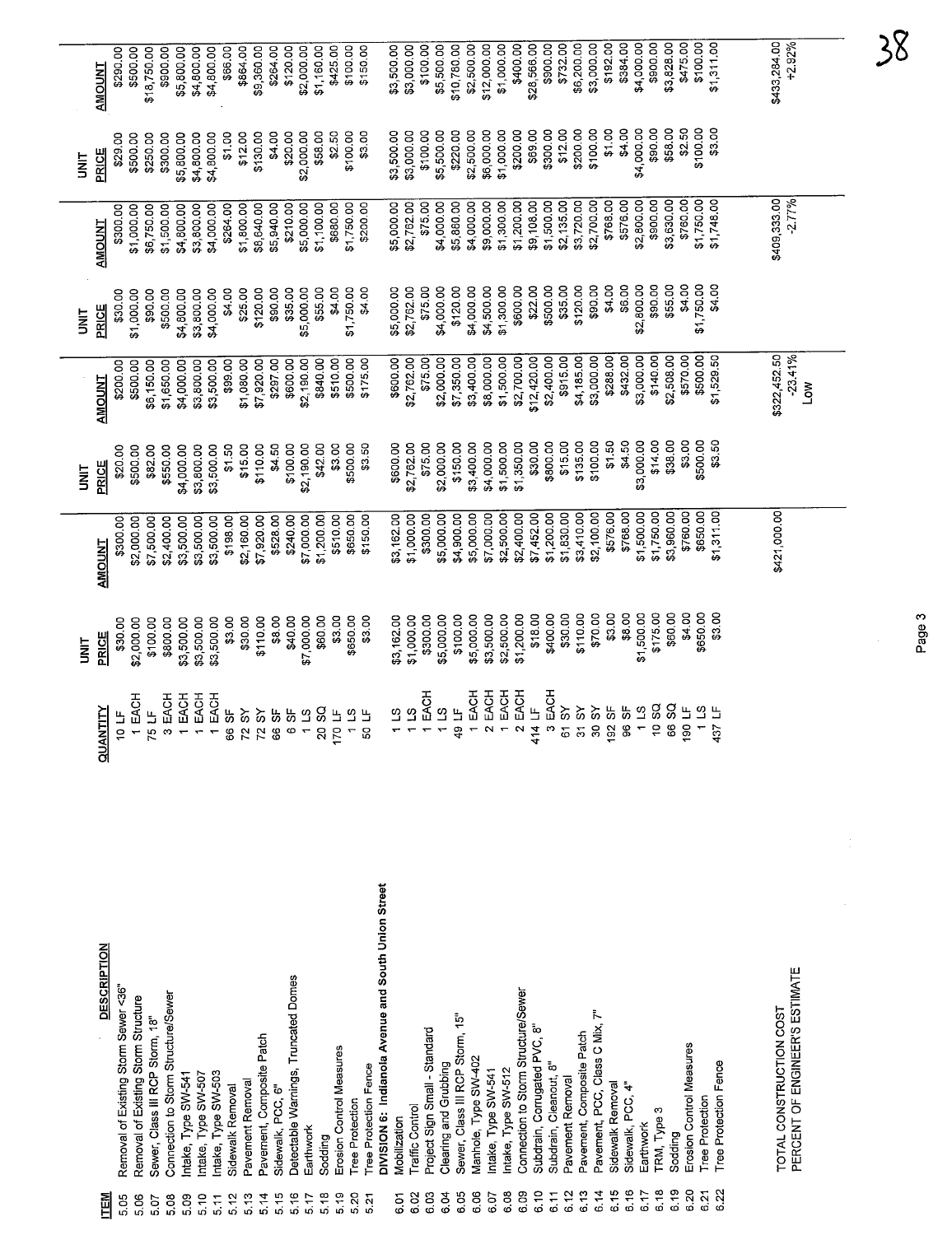|               | DEPARTMENT OF ENGINEERING<br>CITY OF DES MOINES, IOWA                                                                                      |        |                                                     | Activity ID 08-2012-002  |                          |                                   |                           |                                 |                          |                                                  |                           |
|---------------|--------------------------------------------------------------------------------------------------------------------------------------------|--------|-----------------------------------------------------|--------------------------|--------------------------|-----------------------------------|---------------------------|---------------------------------|--------------------------|--------------------------------------------------|---------------------------|
|               | APPROVED BY $\mathbb{E} \mathbb{\Omega}$ $\mathbb{\Omega}$ $\mathbb{\Omega}$ $\mathbb{\Omega}$<br>TABULATED BY: Z. Erickson<br>CHECKED BY: |        |                                                     | Bid Date: 06/26/12       |                          | J&K Contracting, LLC<br>Ames, IA  |                           | MPS Engineers<br>Des Moines, IA |                          | Construction, Inc.<br>Bondurant, IA<br>Pohlmeler |                           |
|               | PROJECT: 2012 SEWER REPAIR - CONTRACT 2<br>CONTRACTOR'S BID TABULATION<br>Revised (Addendum No. 1)                                         |        |                                                     |                          |                          | \$44,660 Bid Bond<br>BID SECURITY |                           | BID SECURITY<br>10% Bid Bond    |                          | BID SECURITY<br>10% Bid Bond                     |                           |
|               | <b>ESTIMATE</b>                                                                                                                            |        |                                                     |                          |                          | <b>BID PRICE</b>                  |                           | BID PRICE                       |                          | <b>BID PRICE</b>                                 |                           |
|               |                                                                                                                                            |        |                                                     | <b>UNIT</b>              |                          | is<br>S                           |                           | i<br>S                          |                          | <b>UNL</b>                                       |                           |
| LTEM          | <b>DESCRIPTION</b>                                                                                                                         | 킼<br>이 | È                                                   | PRICE                    | <b>AMOUNT</b>            | PRICE                             | <b>AMOUNT</b>             | <b>PRICE</b>                    | <b>AMOUNT</b>            | PRICE                                            | <b>AMOUNT</b>             |
|               | DIVISION 1: 4352 NE Aurora Avenue                                                                                                          |        |                                                     |                          |                          |                                   |                           |                                 |                          |                                                  |                           |
| $\frac{5}{1}$ | Mobilization                                                                                                                               |        | ്യ                                                  | \$2,935.00               | \$2,935.00               | \$6,830.00                        | \$6,830.00                | \$3,600.00                      | \$3,600.00               | \$4,500.00                                       | \$4,500.00                |
| 1.02          | <b>Traffic Control</b>                                                                                                                     |        | S,                                                  | \$700.00                 | \$700.00                 | \$1,200.00                        | \$1,200.00                | \$2,000.00                      | \$2,000.00               | \$1,200.00                                       | \$1,200.00                |
| 1.03          | Project Sign Small - Standard                                                                                                              |        | EACH                                                | \$300.00                 | \$300.00                 | \$84.80                           | \$84.80                   | \$400.00                        | \$400.00                 | \$100.00                                         | \$100.00                  |
| 1.05<br>1.04  | Removal of Existing Storm Sewer <36"<br>Sewer, Class III RCP Storm, 15"                                                                    |        | Щ<br>$\overline{a}$<br>2<br>$\overline{z}$          | \$30.00<br>\$100.00      | \$1,920.00<br>\$2,700.00 | \$9.00<br>\$55.00                 | \$576.00<br>\$1,485.00    | \$30.00<br>\$90.00              | \$1,920.00<br>\$2,430.00 | \$10.00<br>\$180.00                              | \$640.00<br>\$4,860.00    |
| 1.06          | Sewer, Class III RCP Storm, 30"                                                                                                            |        | $\mathbf{H}$<br>္တ                                  | \$175.00                 | \$10,325.00              | \$80.00                           | \$4,720.00                | \$165.00                        | \$9,735.00               | \$200.00                                         | \$11,800.00               |
| 1.07          |                                                                                                                                            |        | EACH                                                | \$1,200.00               | \$1,200.00               | \$1,800.00                        | \$1,800.00                | \$1,500.00                      | \$1,500.00               | \$1,500.00                                       | \$1,500.00                |
| 1.08          | Pipe Apron, 15" RCP, Apron Guard, Footing<br>Pipe Apron, 30" RCP, Apron Guard, Footing                                                     |        | EACH                                                | \$2,000.00               | \$4,000.00               | \$2,500.00                        | \$5,000.00                | \$2,100.00                      | \$4,200.00               | \$2,400.00                                       | \$4,800.00                |
| 1.09          | Manhole, Type SW-402, 50" x 50" Minimum                                                                                                    |        | EACH                                                | \$7,500.00               | \$7,500.00               | \$3,800.00                        | \$3,800.00                | \$7,500.00                      | \$7,500.00               | \$6,000.00                                       | \$6,000.00                |
| 1.10          | Pavement Removal                                                                                                                           |        | ŠΥ<br>ੜ੍ਹ                                           | \$30.00                  | \$1,290.00               | \$25.00                           | \$1,075.00                | \$30.00                         | \$1,290.00               | \$20.00                                          | \$860.00                  |
| 1.12<br>1.11  | Pavement, Composite Patch<br>Driveway, PCC 6"                                                                                              |        | $\delta$<br>$\delta$<br>s<br>$\boldsymbol{\hat{A}}$ | \$110.00<br>\$60.00      | \$3,630.00<br>\$2,640.00 | \$80.00<br>\$200.00               | \$6,600.00<br>\$3,520.00  | \$130.00<br>\$60.00             | \$4,290.00<br>\$2,640.00 | \$225.00<br>\$55.00                              | \$2,420.00<br>\$7,425.00  |
| 1.13          | Granular Surface, Class A Crushed Stone                                                                                                    |        | TON<br>္ဗ                                           | \$40.00                  | \$720.00                 | \$27.00                           | \$486.00                  | \$40.00                         | \$720.00                 | \$33.00                                          | \$594.00                  |
| 1.14          | Flow Transition Mat                                                                                                                        |        | 55<br>ଌ                                             | \$15.00                  | \$960.00                 | \$20.00                           | \$1,280.00                | \$15.00                         | \$960.00                 | \$20.00                                          | \$1,280.00                |
| 1.15          | Earthwork                                                                                                                                  |        | $\mathfrak{L}$                                      | \$7,000.00               | \$7,000.00               | \$12,900.00                       | \$12,900.00               | \$7,000.00                      | \$7,000.00               | \$3,500.00                                       | \$3,500.00                |
| 1.16          | Sodding                                                                                                                                    |        | SQ<br>$\mathbf{L}$<br>$\mathbf{r}$                  | \$60.00                  | \$4,260.00               | \$40.00                           | \$2,840.00                | \$72.00                         | \$5,112.00               | \$55.00                                          | \$3,905.00                |
| 1.18<br>1.17  | Erosion Control Measures<br><b>Tree Protection</b>                                                                                         |        | $\mathbf{S}$<br>16C                                 | \$3.00<br>\$650.00       | \$650.00<br>\$480.00     | \$2.00<br>\$600.00                | \$320.00<br>\$600.00      | \$6.00<br>\$650.00              | \$650.00<br>\$960.00     | \$1,500.00<br>\$4.00                             | \$640.00<br>\$1,500.00    |
| 1.19          | Tree Protection Fence                                                                                                                      |        | ୳<br>ë                                              | \$3.00                   | \$315.00                 | \$5.00                            | \$525.00                  | \$3.00                          | \$315.00                 | \$5.00                                           | \$525.00                  |
| 1.20          | Water Main Removal, 12" PVC                                                                                                                |        | 느<br>ន ភ                                            | \$15.00                  | \$885.00                 | 31.00                             | \$649.00                  | \$15.00                         | \$885.00                 | \$15.00                                          | \$885.00                  |
| 1.21          | Water Main, Trenched, Mechanical Restrained Joint, PVC C900, DR 18, 12"                                                                    |        | 凸                                                   | \$125.00                 | \$8,875.00               | \$83.00                           | \$5,893.00                | \$125.00                        | \$8,875.00               | \$225.00                                         | \$15,975.00               |
| 1.22          | Water Main, 12" Bend                                                                                                                       |        | 5<br>5                                              | \$300.00<br>\$600.00     | \$300.00<br>\$1,800.00   | \$1,400.00<br>\$900.00            | \$2,700.00                | \$700.00<br>\$400.00            | \$2,100.00               | \$75000                                          | \$2,250.00                |
| 1.23<br>1.24  | Water Main, 12" Solid Sleeve<br>Water Main, 12" Cap                                                                                        |        | Ъ                                                   | \$500.00                 | \$500.00                 | \$1,400.00                        | \$1,400.00<br>\$1,400.00  | \$600.00                        | \$400.00<br>\$600.00     | \$550.00<br>\$580.00                             | \$550.00<br>\$580.00      |
| 1.25          | Water Main Service Stub, 1" Copper                                                                                                         |        | ิษ์                                                 | \$2,000.00               | \$2,000.00               | \$1,700.00                        | \$1,700.00                | \$2,200.00                      | \$2,200.00               | \$2,000.00                                       | \$2,000.00                |
| 1.26          | Subdrain, 6" PVC                                                                                                                           |        | ڻا                                                  | \$18.00                  | \$90.00                  | \$42.00                           | \$210.00                  | \$50.00                         | \$250.00                 | \$25.00                                          | \$125.00                  |
|               | DIVISION 2: 7001 SW 16th Street                                                                                                            |        |                                                     |                          |                          |                                   |                           |                                 |                          |                                                  |                           |
| 2.02<br>2.01  | Traffic Control<br>Mobilization                                                                                                            |        | $\frac{1}{2}$<br>S)                                 | \$5,600.00<br>\$700.00   | \$5,600.00<br>\$700.00   | \$12,000.00<br>\$1,200.00         | \$12,000.00<br>\$1,200.00 | \$6,400.00<br>\$1,500.00        | \$6,400.00<br>\$1,500.00 | \$4,500.00<br>\$1,200.00                         | \$4,500.00<br>\$1,200.00  |
| 2.03          | Project Sign Small - Standard                                                                                                              |        | EACH                                                | \$300.00                 | \$300.00                 | \$100.00                          | \$100.00                  | \$400.00                        | \$400.00                 | \$100.00                                         | \$100.00                  |
| 2.04          | Removal of Existing Storm Sewer <36"                                                                                                       |        | $\overline{B}$<br>₩                                 | \$30.00                  | \$1,350.00               | \$17.00                           | \$765.00                  | \$30.00                         | \$1,350.00               | \$25.00                                          | \$1,125.00                |
| 2.05          | Removal of Existing Riprap                                                                                                                 |        | <u>က</u>                                            | \$7,000.00               | \$7,000.00               | \$5,000.00                        | \$5,000.00                | \$8,200.00                      | \$8,200.00               | \$10,000.00                                      | \$10,000.00               |
| 2.06          | Removal of Existing Storm Structure                                                                                                        |        | EACH                                                | \$2,000.00               | \$2,000.00               | \$600.00                          | \$600.00                  | \$2,000.00                      | \$2,000.00               | \$500.00                                         | \$500.00                  |
| 2.07          | Sewer, Class III RCP Storm, 36'                                                                                                            |        | EACH<br>$\overline{\mathbf{B}}$<br>$\frac{302}{20}$ | \$180.00                 | \$54,360.00              | \$100.00                          | \$30,200.00               | \$180.00                        | \$54,360.00              | \$175.00                                         | \$52,850.00               |
| 2.08<br>2.09  | Manhole, Type SW-402, 48" x 56" Minimum<br>Intake, Type SW-513                                                                             |        | EACH                                                | \$7,500.00<br>\$3,500.00 | \$7,500.00<br>\$7,000.00 | \$5,000.00<br>\$4,000.00          | \$10,000.00<br>\$4,000.00 | \$3,750.00<br>\$7,500.00        | \$7,500.00<br>\$7,500.00 | \$5,000.00<br>\$6,600.00                         | \$10,000.00<br>\$6,600.00 |
| 2.10          | Connection to Storm Structure/Sewer                                                                                                        |        | EACH                                                | \$800.00                 | \$2,400.00               | \$900.00                          | \$2,700.00                | \$800.00                        | \$2,400.00               | \$1,500.00                                       | \$4,500.00                |
| 2.11          | Earthwork                                                                                                                                  |        | <u>ဟ</u>                                            | \$7,000.00               | \$7,000.00               | \$14,000.00                       | \$14,000.00               | \$7,000.00                      | \$7,000.00               | \$3,500.00                                       | \$3,500.00                |
| 2.12          | Granular Surface, Class A Crushed Stone                                                                                                    |        | $\overline{5}$                                      | \$40.00                  | \$160.00                 | \$30.00                           | \$120.00                  | \$40.00                         | \$160.00                 | \$30.00                                          | \$120.00                  |
| 2.13          | Granular Surface, Recycled Asphalt Pavement, Unclassified                                                                                  |        | $\frac{8}{5}$<br>165                                | \$50.00                  | \$8,450.00               | \$32.00                           | \$5,408.00                | \$50.00                         | \$8,450.00               | \$30.00                                          | \$5,070.00                |
|               |                                                                                                                                            |        |                                                     | Page 4                   |                          |                                   |                           |                                 |                          |                                                  | 38                        |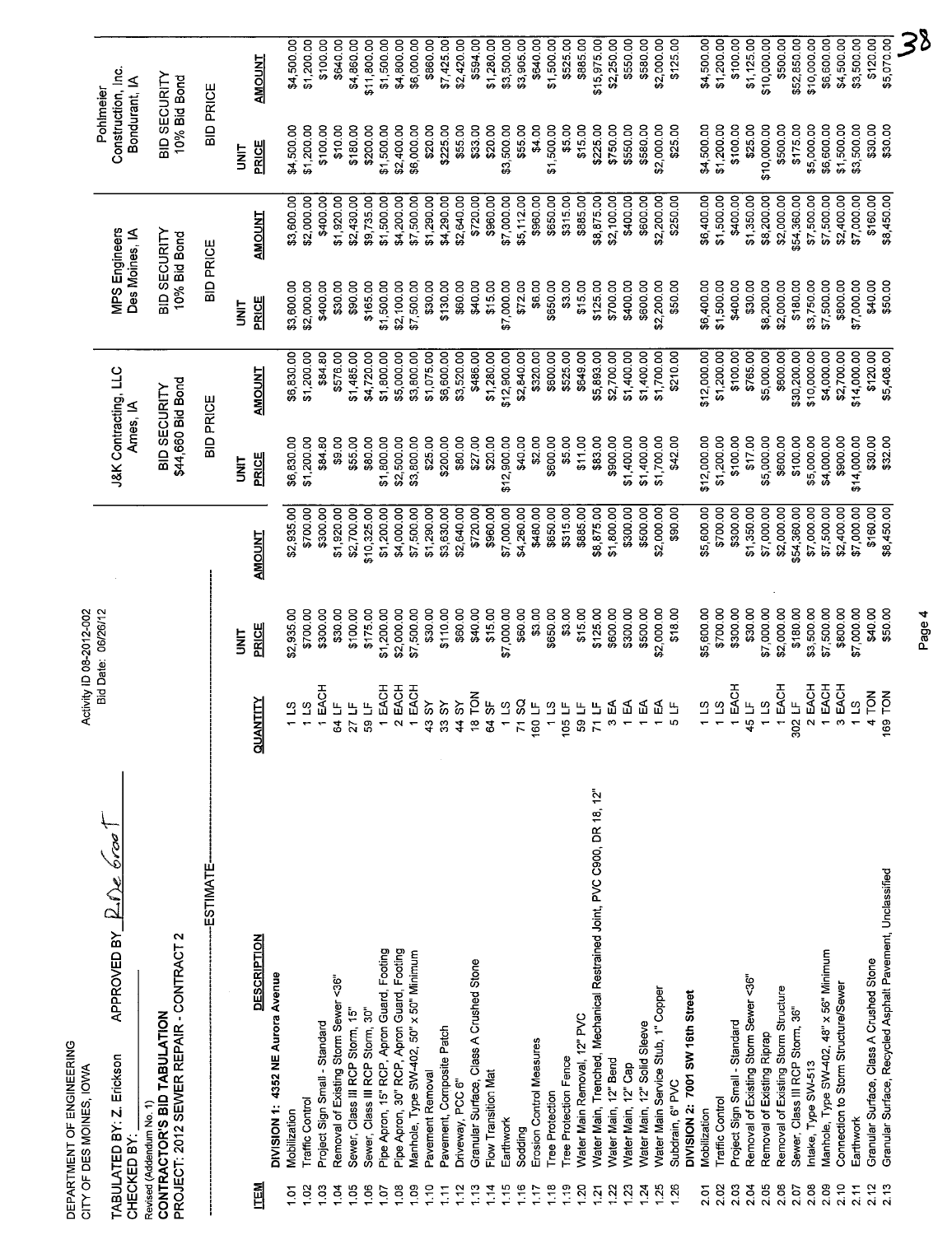|              |                                               |                                     | 늘<br>3             |                      | i<br>3               |                        | i<br>S             |                      | i<br>N               |                        |
|--------------|-----------------------------------------------|-------------------------------------|--------------------|----------------------|----------------------|------------------------|--------------------|----------------------|----------------------|------------------------|
| <b>ITEM</b>  | <b>DESCRIPTION</b>                            | <b>QUANTITY</b>                     | PRICE              | <b>AMOUNT</b>        | <b>PRICE</b>         | <b>AMOUNT</b>          | <b>PRICE</b>       | <b>AMOUNT</b>        | PRICE                | <b>AMOUNT</b>          |
| 2.14         | Sodding                                       | 60 SQ                               | \$60.00            | \$3,600.00           | \$40.00              | \$2,400.00             | \$72.00            | \$4,320.00           | \$55.00              | \$3,300.00             |
| 2.15         | Seeding, Fertilization & Mulching - Lawn Mix  | ន =<br>220                          | \$35.00            | \$7,700.00           | \$8.00               | \$1,760.00             | \$30.00            | \$6,600.00           | \$17.00              | \$3,740.00             |
| 2.16         | Erosion Control Measures<br>Tree Protection   | 300                                 | \$3.00             | \$900.00             | \$4.00               | \$1,200.00             | \$6.00             | \$1,800.00           | \$4.00               | \$1,200.00             |
| 2.18<br>2.17 | Tree Protection Fence                         | $\overline{\mathbf{c}}$<br>当<br>125 | \$650.00<br>\$3.00 | \$650.00<br>\$375.00 | \$1,000.00<br>\$3.00 | \$1,000.00<br>\$375.00 | \$650.00<br>\$3.00 | \$650.00<br>\$375.00 | \$1,500.00<br>\$5.00 | \$1,500.00<br>\$625.00 |
|              | DIVISION 3: SE 1st Street & Van Buren Street  |                                     |                    |                      |                      |                        |                    |                      |                      |                        |
| έğ           | Mobilization                                  | S.                                  | \$3,600.00         | \$3,600.00           | \$6,800.00           | \$6,800.00             | \$4,800.00         | \$4,800.00           | \$4,500.00           | \$4,500.00             |
| 3.02         | Traffic Control                               | ၯ                                   | \$1,000.00         | \$1,000.00           | \$2,000.00           | \$2,000.00             | \$2,500.00         | \$2,500.00           | \$2,100.00           | \$2,100.00             |
| 3.03         | Project Sign Small - Standard                 | <b>EACH</b>                         | \$300.00           | \$300.00             | \$100.00             | \$100.00               | \$400.00           | \$400.00             | \$100.00             | \$100.00               |
| 3.04         | Removal and Plugging Existing Gatewell        | EACH                                | \$3,000.00         | \$3,000.00           | \$4,800.00           | \$4,800.00             | \$3,000.00         | \$3,000.00           | \$3,000.00           | \$3,000.00             |
| 3.05         | Removal of Existing Storm Structure           | EACH                                | \$2,000.00         | \$4,000.00           | \$1,600.00           | \$3,200.00             | \$2,000.00         | \$4,000.00           | \$500.00             | \$1,000.00             |
| 3.06         | Plug and Abandon Existing 15" Storm Sewer     | δ<br>₩                              | \$210.00           | \$3,150.00           | \$206.00             | \$3,090.00             | \$210.00           | \$3,150.00           | \$200.00             | \$3,000.00             |
| 3.07         | Sewer, Class III RCP Storm, 15"               | Е<br>$rac{6}{5}$                    | \$85.00            | \$9,265.00           | \$70.00              | \$7,630.00             | \$85.00            | \$9,265.00           | \$150.00             | \$16,350.00            |
| 3.08         | Sewer, Class III RCP Storm, 18"               | Ш<br>Ş,                             | \$100.00           | \$10,300.00          | \$62.00              | \$6,386.00             | \$100.00           | \$10,300.00          | \$160.00             | \$16,480.00            |
| 3.09         | Manhole, Type SW-401                          | EACH                                | \$5,000.00         | \$5,000.00           | \$2,800.00           | \$2,800.00             | \$5,000.00         | \$5,000.00           | \$3,000.00           | \$3,000.00             |
| 3.10         | Intake, Type SW-507                           | EACH                                | \$4,000.00         | \$4,000.00           | \$5,900.00           | \$5,900.00             | \$4,500.00         | \$4,500.00           | \$5,000.00           | \$5,000.00             |
| 3.11         | Intake, Type SW-509, Top Only                 | EACH                                | \$1,500.00         | \$1,500.00           | \$4,900.00           | \$4,900.00             | \$1,700.00         | \$1,700.00           | \$2,000.00           | \$2,000.00             |
| 3.12         | Connection to Storm Structure/Sewer           | EACH                                | \$800.00           | \$1,600.00           | \$1,560.00           | \$3,120.00             | \$800.00           | \$1,600.00           | \$1,500.00           | \$3,000.00             |
| 3.13         | Pavement Removal                              | ξ,<br>÷,                            | \$30.00            | \$390.00             | \$35.00              | \$455.00               | \$30.00            | \$390.00             | \$20.00              | \$260.00               |
| 3.14         | Pavement, Composite Patch                     | ಜ<br>Ξ                              | \$110.00           | \$1,210.00           | \$385.00             | \$4,235.00             | \$130.00           | \$1,430.00           | \$415.00             | \$4,565.00             |
| 3.15         | Driveway, PCC, 6"                             | ૢ<br>٣                              | \$60.00            | \$1,080.00           | \$78.00              | \$1,404.00             | \$60.00            | \$1,080.00           | \$55.00              | \$990.00               |
| 3.16         | Sidewalk Removal                              | မ္တ<br>977<br>016                   | \$3.00             | \$2,931.00           | \$1.00               | \$977.00               | \$3.00             | \$2,931.00           | \$4.00               | \$3,908.00             |
| 3.17         | Sidewalk, PCC, 4"                             | 5F                                  | \$7.00             | \$6,370.00           | \$8.00               | \$7,280.00             | \$7.00             | \$6,370.00           | \$6.00               | \$5,460.00             |
| 3.18         | Granular Surface, Class A Crushed Stone       | $\overline{5}$<br>g                 | \$40.00            | \$3,320.00           | \$30.00              | \$2,490.00             | \$40.00            | \$3,320.00           | \$30.00              | \$2,490.00             |
| 3.19         | Earthwork                                     | $\overline{a}$                      | \$2,000.00         | \$2,000.00           | \$2,500.00           | \$2,500.00             | \$2,000.00         | \$2,000.00           | \$3,500.00           | \$3,500.00             |
| 3.20         | Seeding, Fertilization & Mulching - Lawn Mix  | g<br>č                              | \$35.00            | \$1,750.00           | \$20.00              | \$1,000.00             | \$35.00            | \$1,750.00           | \$17.00              | \$850.00               |
| 3.21         | Erosion Control Measures                      | ୳<br>$\frac{5}{20}$                 | \$3.00             | \$600.00             | \$4.00               | \$800.00               | \$6.00             | \$1,200.00           | \$4.00               | \$800.00               |
| 3.22         | <b>Tree Protection</b>                        | $\Omega$                            | \$650.00           | \$650.00             | \$600.00             | \$600.00               | \$650.00           | \$650.00             | \$1,500.00           | \$1,500.00             |
| 3.23         | <b>Tree Protection Fence</b>                  | ଡ                                   | \$3.00             | \$180.00             | \$4.00               | \$240.00               | \$3.00             | \$180.00             | \$5.00               | \$300.00               |
|              | DIVISION 4: SW 2nd Street and Dunham Avenue   |                                     |                    |                      |                      |                        |                    |                      |                      |                        |
| 4.01         | Mobilization                                  | 31                                  | \$2,900.00         | \$2,900.00           | \$7,400.00           | \$7,400.00             | \$3,600.00         | \$3,600.00           | \$4,500.00           | \$4,500.00             |
| 4.02         | Traffic Control                               | ്വ                                  | \$1,000.00         | \$1,000.00           | \$2,200.00           | \$2,200.00             | \$3,000.00         | \$3,000.00           | \$2,200.00           | \$2,200.00             |
| 4.03         | Project Sign Small - Standard                 | EACH                                | \$300.00           | \$300.00             | \$80.00              | \$80.00                | \$400.00           | \$400.00             | \$100.00             | \$100.00               |
| 4.04         | Clearing and Grubbing                         | ន<br>ភ                              | \$3,000.00         | \$3,000.00           | \$6,200.00           | \$6,200.00             | \$3,000.00         | \$3,000.00           | \$5,000.00           | \$5,000.00             |
| 4.05         | Sewer, Class III RCP Storm, 15"               | 185                                 | \$100.00           | \$18,500.00          | \$52.00              | \$9,620.00             | \$100.00           | \$18,500.00          | \$150.00             | \$27,750.00            |
| 4.06         | Pipe Apron, 15" RCP, Apron Guard, Footing     | EACH                                | \$600.00           | \$1,200.00           | \$1,900.00           | \$3,800.00             | \$600.00           | \$1,200.00           | \$1,700.00           | \$3,400.00             |
| 4.07         | Manhole, Type SW-401                          | EACH                                | \$7,500.00         | \$7,500.00           | \$2,700.00           | \$2,700.00             | \$8,000.00         | \$8,000.00           | \$3,600.00           | \$3,600.00             |
| 4.08         | Pavement Removal                              | $\delta$<br>ട് ട്                   | \$30.00            | \$2,700.00           | \$17.00              | \$1,530.00             | \$30.00            | \$2,700.00           | \$20.00              | \$1,800.00             |
| 4.09         | Pavement, Composite Patch                     | ৯                                   | \$110.00           | \$9,900.00           | \$128.00             | \$11,520.00            | \$130.00           | \$11,700.00          | \$140.00             | \$12,600.00            |
| 4.10         | Earthwork                                     | $\mathfrak{L}$                      | \$5,000.00         | \$5,000.00           | \$5,000.00           | \$5,000.00             | \$5,000.00         | \$5,000.00           | \$5,000.00           | \$5,000.00             |
| 4.11         | Rip-Rap, Class D                              | $\overline{5}$                      | \$90.00            | \$810.00             | \$70.00              | \$630.00               | \$90.00            | \$810.00             | \$50.00              | \$450.00               |
| 4.12         | Sodding                                       | SO,<br>$\tilde{t}$                  | \$60.00            | \$2,400.00           | \$40.00              | \$1,600.00             | \$72.00            | \$2,880.00           | \$55.00              | \$2,200.00             |
| 4.13         | Seeding, Fertilization & Mulching - Lawn Mix  | SQ<br>11                            | \$35.00            | \$3,850.00           | \$12.00              | \$1,320.00             | \$35.00            | \$3,850.00           | \$22.00              | \$2,420.00             |
| 4.14         | Erosion Control Measures                      | $\overline{u}$<br>ģ                 | \$3.00             | \$300.00             | \$2.00               | \$200.00               | \$6.00             | \$600.00             | \$4.00               | \$400.00               |
| 4.15         | Tree Protection                               | 요 H                                 | \$650.00           | \$650.00             | \$1,000.00           | \$1,000.00             | \$650.00           | \$650.00             | \$1,500.00           | \$1,500.00             |
| 4.16         | Tree Protection Fence                         | $\frac{25}{3}$                      | \$3.00             | \$789.00             | \$5.00               | \$1,315.00             | \$3.00             | \$789.00             | \$5.00               | \$1,315.00             |
|              | DIVISION 5: E 31st Street and Thompson Avenue |                                     |                    |                      |                      |                        |                    |                      |                      |                        |
| 5.01         | Mobilization                                  | $\overline{a}$                      | \$2,400.00         | \$2,400.00           | \$6,900.00           | \$6,900.00             | \$3,600.00         | \$3,600.00           | \$4,500.00           | \$4,500.00             |
| 5.02         | <b>Traffic Control</b>                        | ്                                   | \$500.00           | \$500.00             | \$1,000.00           | \$1,000.00             | \$750.00           | \$750.00             | \$1,050.00           | \$1,050.00             |
| 5.03         | Project Sign Small - Standard                 | <b>EACH</b>                         | \$300.00           | \$300.00             | \$100.00             | \$100.00               | \$400.00           | \$400.00             | \$100.00             | \$100.00               |
| 5.04         | Clearing and Grubbing                         | ്യ                                  | \$3,000.00         | \$3,000.00           | \$10,300.00          | \$10,300.00            | \$3,000.00         | \$3,000.00           | \$7,000.00           | \$7,000.00             |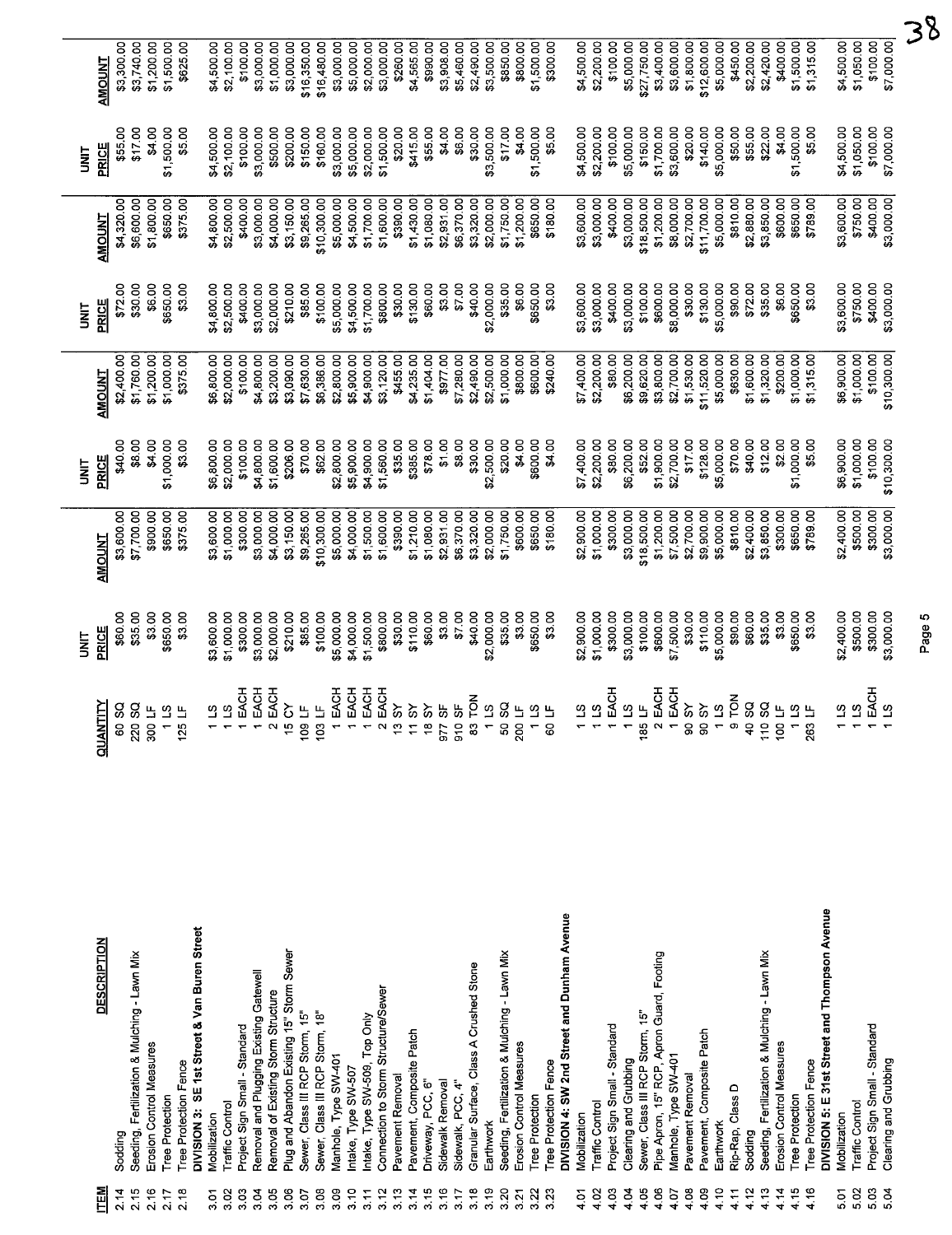|            | <b>AMOUNT</b>      | \$250.00                             | \$500.00                            | \$12,750.00                     | \$4,500.00                          | \$6,800.00<br>\$6,700.00                  | \$6,600.00          | \$264.00         | \$1,440.00                 | \$8,280.00                 | \$990.00          | \$1,500.00                           | \$5,000.00       | \$1,100.00 | \$680.00                 | \$1,500.00             | \$250.00              |                                                     | \$4,500.00   | \$2,800.00      | \$100.00                      | \$13,500.00           | \$8,820.00                      | \$4,000.00           | \$12,000.00         | \$2,600.00          | \$3,000.00                          | \$14,490.00                      | \$1,500.00             | \$1,220.00       | \$6,975.00                | \$5,700.00                     | \$768.00         | \$960.00          | \$5,000.00                              | \$1,400.00         | \$3,630.00 | \$760.00                 | \$1,500.00                                          | \$2,185.00            | \$518,394.00            | $+23.13%$                      |  |
|------------|--------------------|--------------------------------------|-------------------------------------|---------------------------------|-------------------------------------|-------------------------------------------|---------------------|------------------|----------------------------|----------------------------|-------------------|--------------------------------------|------------------|------------|--------------------------|------------------------|-----------------------|-----------------------------------------------------|--------------|-----------------|-------------------------------|-----------------------|---------------------------------|----------------------|---------------------|---------------------|-------------------------------------|----------------------------------|------------------------|------------------|---------------------------|--------------------------------|------------------|-------------------|-----------------------------------------|--------------------|------------|--------------------------|-----------------------------------------------------|-----------------------|-------------------------|--------------------------------|--|
| i<br>N     | PRICE              | \$25.00                              | \$500.00                            | \$170.00                        | \$1,500.00                          | \$6,800.00<br>\$6,700.00                  | \$6,600.00          | \$4.00           | \$20.00                    | \$115.00                   | \$15.00           | \$250.00                             | \$5,000.00       | \$55.00    | \$4.00                   | \$1,500.00             | \$5.00                |                                                     | \$4,500.00   | \$2,800.00      | \$100.00                      | \$13,500.00           | \$180.00                        | \$4,000.00           | \$6,000.00          | \$2,600.00          | \$1,500.00                          | \$35.00                          | \$500.00               | \$20.00          | \$225.00                  | \$190.00                       | \$4.00           | \$10.00           | \$5,000.00                              | \$140.00           | \$55.00    | \$4.00                   | \$1,500.00                                          | \$5.00                |                         |                                |  |
|            | <b>AMOUNT</b>      | \$300.00                             | \$2,000.00                          | \$7,500.00                      | \$2,400.00                          | \$3,750.00<br>\$3,750.00                  | \$3,750.00          | \$198.00         | \$2,160.00                 | \$9,360.00                 | \$528.00          | \$240.00                             | \$7,000.00       | \$1,440.00 | \$1,020.00               | \$650.00               | \$150.00              |                                                     | \$4,800.00   | \$3,000.00      | \$400.00                      | \$6,500.00            | \$4,900.00                      | \$5,000.00           | \$7,200.00          | \$2,750.00          | \$2,400.00                          | \$9,936.00                       | \$1,500.00             | \$1,830.00       | \$4,030.00                | \$2,400.00                     | \$576.00         | \$768.00          | \$3,000.00                              | \$1,750.00         | \$4,752.00 | \$1,140.00               | \$650.00                                            | \$1,311.00            | \$456,231.00            | $+8.37%$                       |  |
| i<br>3     | PRICE              | \$30.00                              | \$2,000.00                          | \$100.00                        | \$800.00                            | \$3,750.00<br>\$3,750.00                  | \$3,750.00          | \$3.00           | \$30.00                    | \$130.00                   | \$8.00            | \$40.00                              | \$7,000.00       | \$72.00    | \$6.00                   | \$650.00               | \$3.00                |                                                     | \$4,800.00   | \$3,000.00      | \$400.00                      | \$6,500.00            | \$100.00                        | \$5,000.00           | \$3,600.00          | \$2,750.00          | \$1,200.00                          | \$24.00                          | \$500.00               | \$30.00          | \$130.00                  | \$80.00                        | \$3.00           | \$8.00            | \$3,000.00                              | \$175.00           | \$72.00    | \$6.00                   | \$650.00                                            | \$3.00                |                         |                                |  |
|            | <b>AMOUNT</b>      | \$600.00                             | \$600.00                            | \$5,850.00                      | \$2,400.00                          | \$5,700.00<br>\$4,800.00                  | \$4,500.00          | \$198.00         | \$1,512.00                 | \$9,360.00                 | \$594.00          | \$300.00                             | \$2,700.00       | \$848.00   | \$510.00                 | \$600.00               | \$250.00              |                                                     | \$6,900.00   | \$2,800.00      | \$100.00                      | \$9,700.00            | \$4,802.00                      | \$3,400.00           | \$12,200.00         | \$1,300.00          | \$2,200.00                          | \$18,630.00                      | \$1,650.00             | \$2,440.00       | \$5,797.00                | \$2,520.00                     | \$384.00         | \$768.00          | \$5,500.00                              | \$140.00           | \$2,640.00 | \$570.00                 | \$1,000.00                                          | \$1,748.00            | \$438,054.80            | +4.05%                         |  |
| <b>SIX</b> | PRICE              | \$60.00                              | \$600.00                            | \$78.00                         | \$800.00                            | \$4,800.00<br>\$5,700.00                  | \$4,500.00          | \$3.00           | \$21.00                    | \$130.00                   | \$9.00            | \$50.00                              | \$2,700.00       | \$42.40    | \$3.00                   | \$600.00               | \$5.00                |                                                     | \$6,900.00   | \$2,800.00      | \$100.00                      | \$9,700.00            | \$98.00                         | \$3,400.00           | \$6,100.00          | \$1,300.00          | \$1,100.00                          | \$45.00                          | \$550.00               | \$40.00          | \$187.00                  | \$84.00                        | \$2.00           | \$8.00            | \$5,500.00                              | \$14.00            | \$40.00    | \$3.00                   | \$1,000.00                                          | \$4.00                |                         |                                |  |
|            | <b>AMOUNT</b>      | \$300.00                             | \$2,000.00                          | \$7,500.00                      | \$2,400.00                          | \$3,500.00<br>\$3,500.00                  | \$3,500.00          | \$198.00         | \$2,160.00                 | \$7,920.00                 | \$528.00          | \$240.00                             | \$7,000.00       | \$1,200.00 | \$510.00                 | \$650.00               | \$150.00              |                                                     | \$3,162.00   | \$1,000.00      | \$300.00                      | \$5,000.00            | \$4,900.00                      | \$5,000.00           | \$7,000.00          | \$2,500.00          | \$2,400.00                          | \$7,452.00                       | \$1,200.00             | \$1,830.00       | \$3,410.00                | \$2,100.00                     | \$576.00         | \$768.00          | \$1,500.00                              | \$1,750.00         | \$3,960.00 | \$760.00                 | \$650.00                                            | \$1,311.00            | \$421,000.00            |                                |  |
| i<br>N     | PRICE              | \$30.00                              | \$2,000.00                          | \$100.00                        | \$800.00                            | \$3,500.00<br>\$3,500.00                  | \$3,500.00          | \$3.00           | \$30.00                    | \$110.00                   | \$8.00            | \$40.00                              | \$7,000.00       | \$60.00    | \$3.00                   | \$650.00               | \$3.00                |                                                     | \$3,162.00   | \$1,000.00      | \$300.00                      | \$5,000.00            | \$100.00                        | \$5,000.00           | \$3,500.00          | \$2,500.00          | \$1,200.00                          | \$18.00                          | \$400.00               | \$30.00          | \$110.00                  | \$70.00                        | \$3.00           | \$8,00            | \$1,500.00                              | \$175.00           | \$60.00    | \$4.00                   | \$650.00                                            | \$3.00                |                         |                                |  |
|            | QUANTITY           | ۳i<br>۱۵                             | 1 EACH                              | Ľ<br>Ю                          | EACH<br>Ø                           | EACH<br>EACH                              | EACH                | 55<br>SS.        | ৯<br>$\tilde{\mathcal{L}}$ | $\delta$<br>$\overline{r}$ | 55<br>ൠ           | မ္တ<br>$\boldsymbol{\omega}$         | $1\overline{13}$ | SQ<br>ន្ល  | $170 \text{ LF}$         | $\frac{1}{2}$<br>So LF | ន្ត                   |                                                     | <u>က</u>     | $\overline{a}$  | EACH                          | $\overline{3}$        | $\overline{a}$<br>Q,            | EACH                 | EACH<br>Z           | EACH                | EACH<br>$\sim$                      | $\overline{a}$<br>$\vec{z}$<br>근 | EACH<br>$\infty$       | $\delta$<br>61   | ें<br>$\overline{3}$      | $\delta$<br><u>င</u> ္က        | ხ<br>192         | 55<br>8           | $\overline{\mathbf{c}}$<br>$\leftarrow$ | S<br>$\Omega$      | SQ<br>စ္က  | $\mathbf{u}$<br>190      | $\overline{\mathbf{c}}$<br>$\overline{\phantom{0}}$ | 出<br>437              |                         |                                |  |
|            |                    |                                      |                                     |                                 |                                     |                                           |                     |                  |                            |                            |                   |                                      |                  |            |                          |                        |                       |                                                     |              |                 |                               |                       |                                 |                      |                     |                     |                                     |                                  |                        |                  |                           |                                |                  |                   |                                         |                    |            |                          |                                                     |                       |                         |                                |  |
|            | <b>DESCRIPTION</b> | Removal of Existing Storm Sewer <36" |                                     |                                 |                                     |                                           |                     |                  |                            |                            |                   | Detectable Warnings, Truncated Domes |                  |            |                          |                        |                       | DIVISION 6: Indianola Avenue and South Union Street |              |                 |                               |                       |                                 |                      |                     |                     |                                     |                                  |                        |                  |                           |                                |                  |                   |                                         |                    |            |                          |                                                     |                       |                         | PERCENT OF ENGINEER'S ESTIMATE |  |
|            |                    |                                      | Removal of Existing Storm Structure | Sewer, Class III RCP Storm, 18" | Connection to Storm Structure/Sewer | ntake, Type SW-541<br>Intake, Type SW-507 | Intake, Type SW-503 | Sidewalk Removal | Pavement Removal           | Pavement, Composite Patch  | Sidewalk, PCC, 6" |                                      | Earthwork        | Sodding    | Erosion Control Measures | Tree Protection        | Tree Protection Fence |                                                     | Mobilization | Traffic Control | Project Sign Small - Standard | Clearing and Grubbing | Sewer, Class III RCP Storm, 15' | Manhole, Type SW-402 | Intake, Type SW-541 | Intake, Type SW-512 | Connection to Storm Structure/Sewer | Subdrain, Corrugated PVC, 8"     | Subdrain, Cleanout, 8" | Pavement Removal | Pavement, Composite Patch | Pavement, PCC, Class C Mix, 7" | Sidewalk Removal | Sidewalk, PCC, 4" | Earthwork                               | <b>TRM, Type 3</b> | Sodding    | Erosion Control Measures | Tree Protection                                     | Tree Protection Fence | TOTAL CONSTRUCTION COST |                                |  |
|            | <b>ITEM</b>        | 5.05                                 | 5.06                                | 5.07                            | 5.08                                | 5.09<br>5.10                              | 5.11                | 5.12             | 5.13                       | 5.14                       | 5.15              | 5.16                                 | 5.17             | 5.18       | 5.19                     | 5.20                   | 521                   |                                                     | ς<br>2       | 6.02            | 6.03                          | 6.04                  | 6.05                            | 6.06                 | 6.07                | 6.08                | 6.09                                | 6.10                             | 6.11                   | 6.12             | 6.13                      | 6.14                           | 6.15             | 6.16              | 6.17                                    | 6.18               | 6.19       | 6.20                     | 6.21                                                | 6.22                  |                         |                                |  |

 $-38$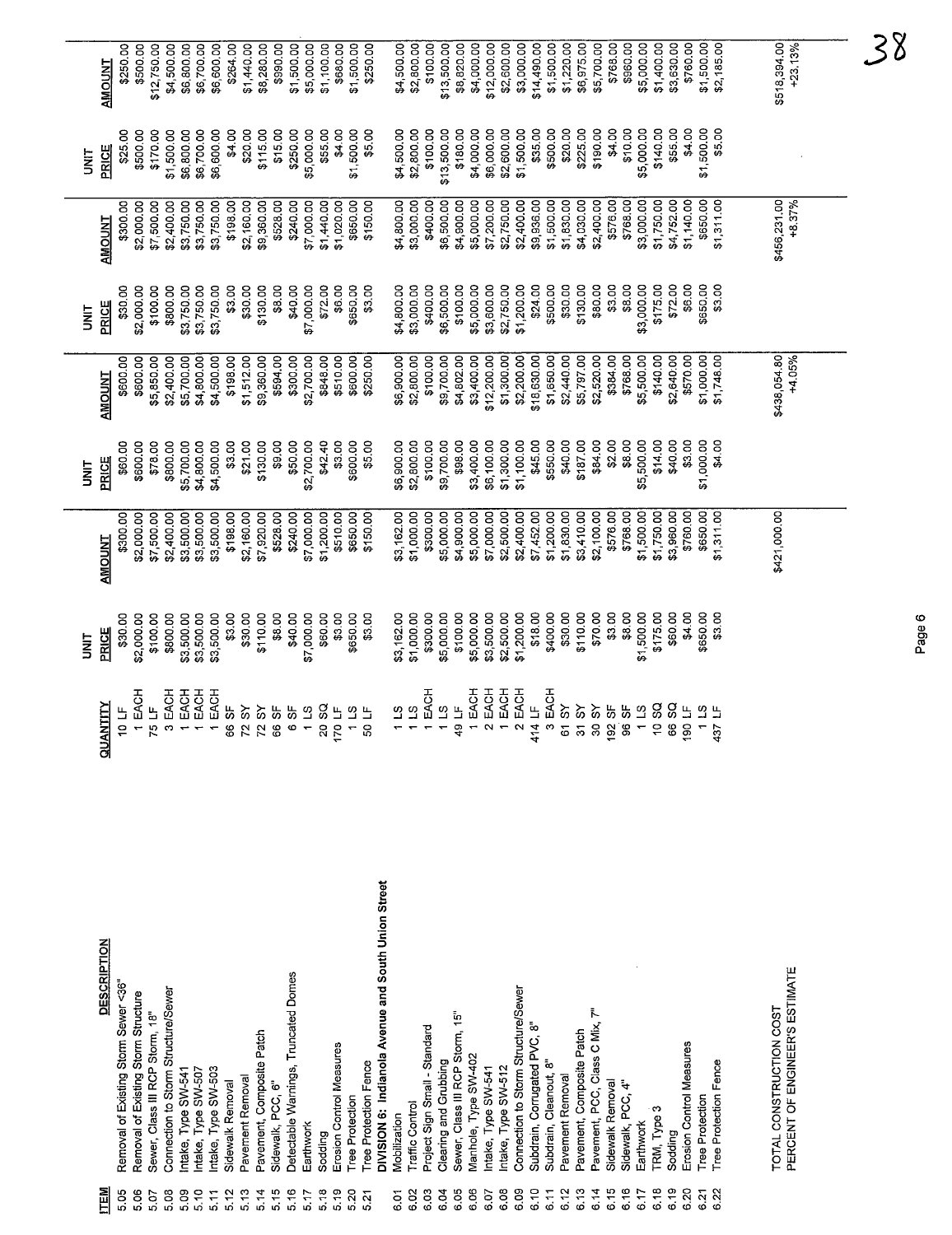|                  | DEPARTMENT OF ENGINEERING<br>CITY OF DES MOINES, IOWA                                              |                                                                         |                   | Activity ID 08-2012-002 |                          |                                |                           |
|------------------|----------------------------------------------------------------------------------------------------|-------------------------------------------------------------------------|-------------------|-------------------------|--------------------------|--------------------------------|---------------------------|
| CHECKED BY:      | Erickson<br>TABULATED BY: Z.                                                                       | APPROVED BY $R\Omega$                                                   |                   | Bid Date: 06/26/12      |                          | Keller Excavating<br>Boone, IA |                           |
|                  | PROJECT: 2012 SEWER REPAIR - CONTRACT 2<br>CONTRACTOR'S BID TABULATION<br>Revised (Addendum No. 1) |                                                                         |                   |                         |                          | BID SECURITY<br>10% Bid Bond   |                           |
|                  |                                                                                                    | <b>ESTIMATE</b>                                                         |                   |                         |                          | <b>BID PRICE</b>               |                           |
|                  |                                                                                                    |                                                                         |                   | <b>TE</b>               |                          | <b>TIML</b>                    |                           |
| <b>ITEM</b>      |                                                                                                    | <b>DESCRIPTION</b>                                                      | QUANTITY          | <b>PRICE</b>            | <b>TNUOMA</b>            | PRICE                          | <b>AMOUNT</b>             |
|                  | DIVISION 1: 4352 NE                                                                                | Aurora Avenue                                                           |                   |                         |                          |                                |                           |
| ្ទ               | Mobilization                                                                                       |                                                                         | 11S               | \$2,935.00              | \$2,935.00               | \$4,000.00                     | \$4,000.00                |
| 1.03<br>1.02     | Project Sign Small - Standard<br>Traffic Control                                                   |                                                                         | 1 EACH<br>11S     | \$700.00<br>\$300.00    | \$300.00<br>\$700.00     | \$1,200.00<br>\$10,000.00      | \$10,000.00<br>\$1,200.00 |
| 1.04             | Removal of Existing Storm Sewer <36"                                                               |                                                                         | 64 LF             | \$30.00                 | \$1,920.00               | \$20,00                        | \$1,280.00                |
| 1.05             | Sewer, Class III RCP Storm, 15"                                                                    |                                                                         | 27 LF             | \$100.00                | \$2,700.00               | \$90.00                        | \$2,430.00                |
| 1,06             | Sewer, Class III RCP Storm, 30"                                                                    |                                                                         | 59 LF             | \$175.00                | \$10,325.00              | \$150.00                       | \$8,850.00                |
| 10.1             | Pipe Apron, 15" RCP, Apron Guard, Footing<br>Pipe Apron, 30" RCP, Apron Guard, Footing             |                                                                         | 1 EACH            | \$1,200.00              | \$1,200.00               | \$900.00                       | \$900.00                  |
| 1.08             |                                                                                                    |                                                                         | 2 EACH            | \$2,000.00              | \$4,000.00               | \$2,500.00<br>\$9,000.00       | \$5,000.00                |
| $\frac{8}{1}$    | Manhole, Type SW-402,                                                                              | 50" x 50" Minimum                                                       | 1 EACH            | \$7,500.00              | \$7,500.00               |                                | \$9,000.00                |
| 1.10             | Pavement Removal                                                                                   |                                                                         | 43 SY             | \$30.00                 | \$1,290.00               | \$20.00                        | \$860.00                  |
| 1.11             | Pavement, Composite Patch                                                                          |                                                                         | 44 SY<br>33 SY    | \$60.00<br>\$110.00     | \$3,630.00<br>\$2,640.00 | \$90.00<br>\$90.00             | \$3,960.00<br>\$2,970.00  |
| 1.12<br>1.13     | Granular Surface, Class<br>Driveway, PCC 6"                                                        | A Crushed Stone                                                         | 18 TON            | \$40.00                 | \$720.00                 | \$30.00                        | \$540.00                  |
| 1.14             | Flow Transition Mat                                                                                |                                                                         | 64 SF             | \$15.00                 | \$960.00                 | \$25.00                        | \$1,600.00                |
| 1.15             | Earthwork                                                                                          |                                                                         | $1\,13$           | \$7,000.00              | \$7,000.00               | \$15,000.00                    | \$15,000.00               |
| 1.16             | Sodding                                                                                            |                                                                         | 71 SQ             | \$60.00                 | \$4,260.00               | \$150.00                       | \$10,650.00               |
| 1.17             | Erosion Control Measures                                                                           |                                                                         | 160 LF            | \$3.00                  | \$480.00                 | \$4.00                         | \$640.00                  |
| 1.18             | <b>Tree Protection</b>                                                                             |                                                                         | 115               | \$650.00                | \$650,00                 | \$4,000.00                     | \$4,000.00                |
| 1.19             | Tree Protection Fence                                                                              |                                                                         | 105 $LF$<br>59 LF | \$3.00                  | \$315.00                 | \$4.00<br>\$15.00              | \$420.00<br>\$885.00      |
| 1.20<br>1.21     | Water Main Removal, 12" PVC                                                                        | Water Main, Trenched, Mechanical Restrained Joint, PVC C900, DR 18, 12" | 71 LF             | \$15.00<br>\$125.00     | \$885.00<br>\$8,875.00   | \$150.00                       | \$10,650.00               |
| 1.22             | Water Main, 12" Bend                                                                               |                                                                         | $3E$ A            | \$600.00                | \$1,800.00               | \$750.00                       | \$2,250.00                |
| 1.23             | Water Main, 12" Cap                                                                                |                                                                         | ₹                 | \$300.00                | \$300.00                 | \$400.00                       | \$400.00                  |
| 124              | Water Main, 12" Solid Sleeve                                                                       |                                                                         | $\mathfrak{g}$    | \$500.00                | \$500.00                 | \$600.00                       | \$600.00                  |
| 1.25             | Water Main Service Stub, 1" Copper                                                                 |                                                                         | 집 노<br>니          | \$2,000.00              | \$2,000.00               | \$2,800.00                     | \$2,800.00                |
| 1.26             | DIVISION 2: 7001 SW<br>Subdrain, 6" PVC                                                            | 16th Street                                                             |                   | \$18.00                 | \$90.00                  | \$30.00                        | \$150.00                  |
| 2.01             | Mobilization                                                                                       |                                                                         | 211               | \$5,600.00              | \$5,600.00               | \$4,000.00                     | \$4,000.00                |
| 2.02             | Traffic Control                                                                                    |                                                                         | 115               | \$700.00                | \$700.00                 | \$900.00                       | \$900.00                  |
| 2.03             | Project Sign Small - Standard                                                                      |                                                                         | 1 EACH            | \$300.00                | \$300.00                 | \$1,200.00                     | \$1,200.00                |
| 2.04             | Removal of Existing Storm Sewer <36"                                                               |                                                                         | 45 LF             | \$30.00                 | \$1,350.00               | \$2.00                         | \$90.00                   |
| 2.05             | Removal of Existing Riprap                                                                         |                                                                         | $1\,13$           | \$7,000.00              | \$7,000.00               | \$9,000.00                     | \$9,000.00                |
| $2.06$<br>$2.07$ | Removal of Existing Storm Structure                                                                |                                                                         | 1 EACH            | \$2,000.00              | \$2,000.00               | \$4,000.00                     | \$4,000.00                |
|                  | Sewer, Class III RCP Storm, 36"                                                                    |                                                                         | 302 LF            | \$180.00                | \$54,360.00              | \$200.00                       | \$60,400.00               |
| 2.08             | Intake, Type SW-513                                                                                |                                                                         | 2 EACH            | \$3,500.00              | \$7,000.00               | \$4,000.00                     | \$8,000.00                |
| 2.09             | Manhole, Type SW-402, 48" x 56" Minimum                                                            |                                                                         | 1 EACH            | \$7,500.00              | \$7,500.00               | \$8,000.00                     | \$8,000.00                |
| 2.10<br>2.11     | Connection to Storm Structure/Sewer                                                                |                                                                         | 3 EACH<br>11S     | \$800.00<br>\$7,000.00  | \$7,000.00               | \$10,000.00<br>\$1,800.00      | \$10,000.00<br>\$5,400.00 |
| 2.12             | Granular Surface, Class A Crushed Stone<br>Earthwork                                               |                                                                         | 4 TON             | \$40.00                 | \$160.00                 | \$30.00                        | \$120.00                  |
| 2.13             |                                                                                                    | Granular Surface, Recycled Asphalt Pavement, Unclassified               | 169 TON           | \$50.00                 | \$8,450.00               | \$40.00                        | \$6,760.00                |

 $\frac{1}{2}$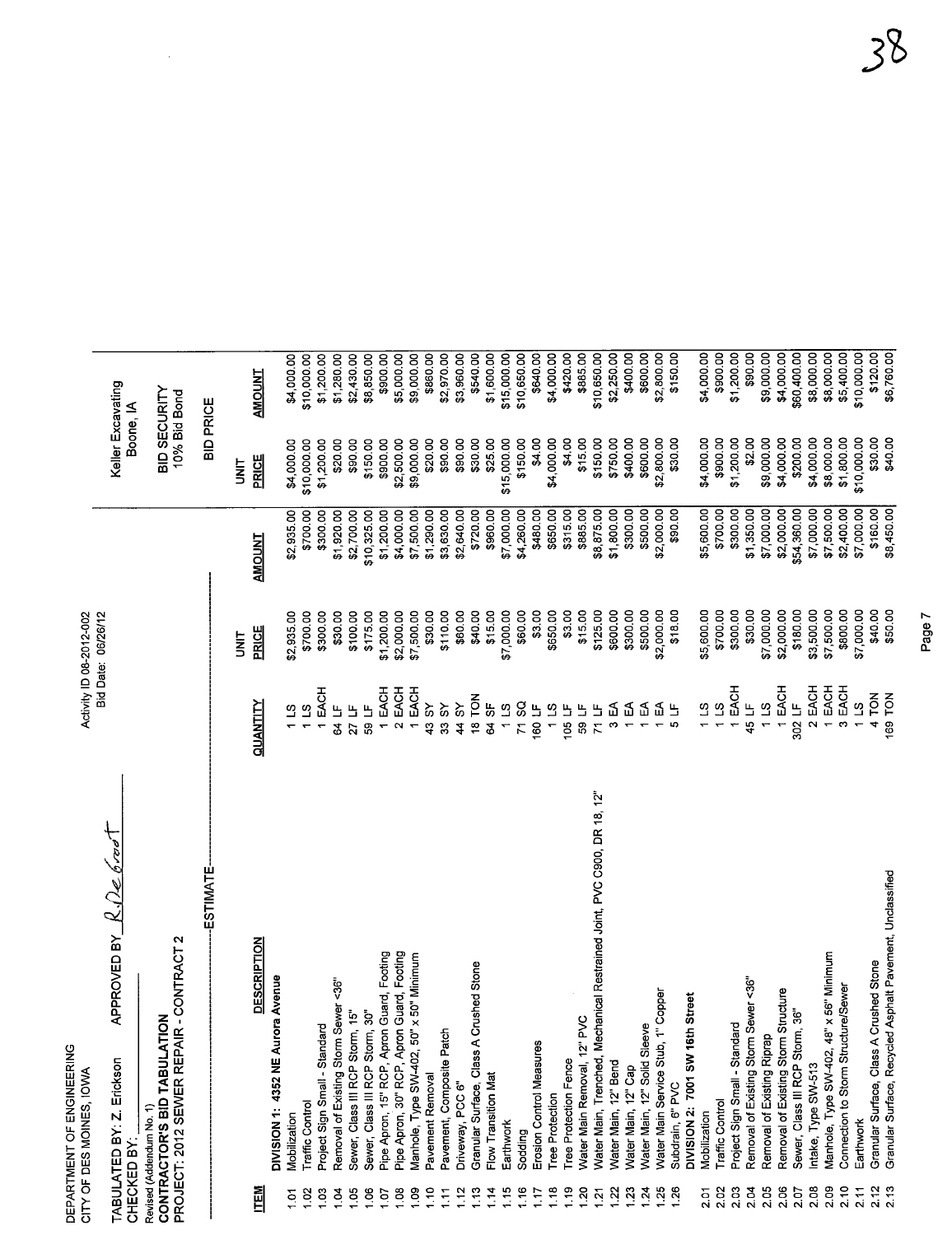| <b>NEN</b>    | <b>DESCRIPTION</b>                                                            | QUANTITY                                                      | PRICE<br><b>TINLI</b> | <b>AMOUNT</b>            | <b>PRICE</b><br>$\frac{1}{2}$ | <b>AMOUNT</b>                |
|---------------|-------------------------------------------------------------------------------|---------------------------------------------------------------|-----------------------|--------------------------|-------------------------------|------------------------------|
| 2.14          | Sodding                                                                       | 60 SQ                                                         | \$60.00               | \$3,600.00               | \$150.00                      | \$9,000.00                   |
| 2.15          | Seeding, Fertilization & Mulching - Lawn Mix                                  | 220 SQ                                                        | \$35.00               | \$7,700.00               | \$30.00                       | \$6,600.00                   |
| 2.16          | Erosion Control Measures                                                      | 300 LF                                                        | \$3.00                | \$900.00                 | \$4.00                        | \$1,200.00                   |
| 2.17          | <b>Tree Protection</b>                                                        | 1 LS                                                          | \$650.00              | \$650.00                 | \$500.00                      | \$500.00                     |
| 2.18          | Tree Protection Fence                                                         | 125 LF                                                        | \$3.00                | \$375.00                 | \$4.00                        | \$500.00                     |
|               | DIVISION 3: SE 1st Street & Van Buren Street                                  |                                                               |                       |                          |                               |                              |
| δ             | Mobilization                                                                  | 11S                                                           | \$3,600.00            | \$3,600.00               | \$4,000.00                    | \$4,000.00                   |
| 3.02          | <b>Traffic Control</b>                                                        | 11S                                                           | \$1,000.00            | \$1,000.00               | \$2,000.00                    | \$2,000.00                   |
| 3.03          | Project Sign Small - Standard                                                 | 1 EACH                                                        | \$300.00              | \$300.00                 | \$1,200.00                    | \$1,200.00                   |
| 3.04          | Removal and Plugging Existing Gatewell                                        | 1 EACH                                                        | \$3,000.00            | \$3,000.00               | \$5,000.00                    | \$5,000.00                   |
| 3.05          | Removal of Existing Storm Structure                                           | 2 EACH                                                        | \$2,000.00            | \$4,000.00               | \$3,000.00                    | \$6,000.00                   |
| 3.06          | Plug and Abandon Existing 15" Storm Sewer                                     | 15 CY                                                         | \$210.00              | \$3,150.00               | \$130.00                      | \$1,950.00                   |
| 3.07          | Sewer, Class III RCP Storm, 15"                                               | 109 LF                                                        | \$85.00               | \$9,265.00               | \$100.00                      | \$10,900.00                  |
| 3.08          | Sewer, Class III RCP Storm, 18"                                               | 103LF                                                         | \$100.00              | \$10,300.00              | \$120.00                      | \$12,360.00                  |
| 3.09          | Manhole, Type SW-401                                                          | 1 EACH                                                        | \$5,000.00            | \$5,000.00               | \$6,000.00                    | \$6,000.00                   |
| 3.10          | Intake, Type SW-507                                                           | 1 EACH                                                        | \$4,000.00            | \$4,000.00               | \$5,000.00                    | \$5,000.00                   |
| 3.11          | Intake, Type SW-509, Top Only                                                 | 1 EACH                                                        | \$1,500.00            | \$1,500.00               | \$2,200.00                    | \$2,200.00                   |
| 3.12          | Connection to Storm Structure/Sewer                                           | 2 EACH                                                        | \$800.00              | \$1,600.00               | \$1,500.00                    | \$3,000.00                   |
| 3.13          | Pavement Removal                                                              | $13SY$                                                        | \$30.00               | \$390.00                 | \$15.00                       | \$195.00                     |
| 3.14          | Pavement, Composite Patch                                                     | $11$ SY                                                       | \$110.00              | \$1,210.00               | \$80.00                       | \$880.00                     |
| 3.15          | Driveway, PCC, 6                                                              | 18 SY                                                         | \$60.00               | \$1,080.00               | \$80.00                       | \$1,440.00                   |
| 3.16          | Sidewalk Removal                                                              | 977 SF                                                        | \$3.00                | \$2,931.00               | \$10.00                       | \$9,770.00                   |
| 3.17          | Sidewalk, PCC, 4"                                                             | 910 <sub>SF</sub>                                             | \$7.00                | \$6,370.00               | \$12.00                       | \$10,920.00                  |
| 3.18          | Granular Surface, Class A Crushed Stone                                       | 83 TON                                                        | \$40.00               | \$3,320.00               | \$30.00                       | \$2,490.00                   |
| 3.19          | Earthwork                                                                     | 11S                                                           | \$2,000.00            | \$2,000.00               | \$4,000.00                    | \$4,000.00                   |
| 3.20          | Seeding, Fertilization & Mulching - Lawn Mix                                  | 50 SQ                                                         | \$35.00               | \$1,750.00               | \$30.00                       | \$1,500.00                   |
| 3.21          | Ģ,<br>Erosion Control Measure                                                 | 200 LF                                                        | \$3.00                | \$600.00                 | \$4.00                        | \$800.00                     |
| 3.22          | <b>Tree Protection</b>                                                        | $\begin{array}{c} 1.13 \\ 50 \text{ }\mathrm{LF} \end{array}$ | \$650.00              | \$650.00                 | \$500.00                      | \$500.00                     |
| 3.23          | Tree Protection Fence                                                         |                                                               | \$3.00                | \$180.00                 | \$4.00                        | \$240.00                     |
|               | DIVISION 4: SW 2nd Street and Dunham Avenue                                   |                                                               |                       |                          |                               |                              |
| $\frac{5}{4}$ | Mobilization                                                                  | 11.5                                                          | \$2,900.00            | \$2,900.00               | \$4,000.00                    | \$4,000.00                   |
| 4.02          | Traffic Control                                                               | 11S                                                           | \$1,000.00            | \$1,000.00               | \$1,500.00                    | \$1,500.00                   |
| 4.03          | Project Sign Small - Standard                                                 | 1 EACH                                                        | \$300.00              | \$300.00                 | \$1,200.00                    | \$1,200.00                   |
| 4.04          | Clearing and Grubbing                                                         | 211                                                           | \$3,000.00            | \$3,000.00               | \$4,500.00                    | \$4,500.00                   |
| 4.05          | Sewer, Class III RCP Storm, 15"                                               | 185 $LF$                                                      | \$100.00              | \$18,500.00              | \$110.00                      | \$20,350.00                  |
| 4.06          | Pipe Apron, 15" RCP, Apron Guard, Footing                                     | 2 EACH                                                        | \$600.00              | \$1,200.00               | \$1,200.00                    | \$2,400.00                   |
| 4.07          | Manhole, Type SW-401<br>Pavement Removal                                      | 1 EACH<br><b>AS 06</b>                                        | \$7,500.00            | \$7,500.00               | \$9,500.00                    | \$9,500.00                   |
| 4.08<br>4.09  | Pavement, Composite Patch                                                     | 90 SY                                                         | \$30.00<br>\$110.00   | \$2,700.00<br>\$9,900.00 | \$20.00<br>\$80.00            | \$1,800.00                   |
| 4.10          | Earthwork                                                                     | 21 <sub>1</sub>                                               | \$5,000.00            | \$5,000.00               | \$2,000.00                    | \$7,200.00                   |
| 4.11          | Rip-Rap, Class D                                                              | 9 TON                                                         | \$90.00               | \$810.00                 | \$45.00                       | \$405.00                     |
|               |                                                                               |                                                               |                       |                          |                               |                              |
| 4.12          | Sodding                                                                       | 40 SQ                                                         | \$60.00               | \$2,400.00               | \$150.00                      | \$6,000.00                   |
| 4.13<br>4.14  | Seeding, Fertilization & Mulching - Lawn Mix<br>Q)<br>Erosion Control Measure | 110 SQ<br>100 LF                                              | \$3.00<br>\$35.00     | \$3,850.00<br>\$300.00   | \$30.00<br>\$4.00             | \$3,300.00<br>\$400.00       |
| 4.15          | <b>Tree Protection</b>                                                        | 11S                                                           | \$650.00              | \$650.00                 | \$800.00                      | \$800.00                     |
| 4.16          | Tree Protection Fence                                                         | 263 LF                                                        | \$3.00                | \$789.00                 | \$4.00                        | \$1,052.00                   |
|               | DIVISION 5: E 31st Street and Thompson Avenue                                 |                                                               |                       |                          |                               |                              |
| 5.01          | Mobilization                                                                  | 11S                                                           | \$2,400.00            | \$2,400.00               | \$4,000.00                    | \$4,000.00                   |
| 5.02          | Traffic Control                                                               | $\overline{3}$                                                | \$500.00              | \$500.00                 | \$1,200.00                    | \$1,200.00                   |
| 5.03          | Project Sign Small - Standard                                                 | EACH                                                          | \$300.00              | \$300.00                 | \$1,200.00                    |                              |
| 5.04          | Clearing and Grubbing                                                         | 11S                                                           | \$3,000.00            | \$3,000.00               | \$4,500.00                    | $$1,200.00]$<br>$$4,500.00]$ |